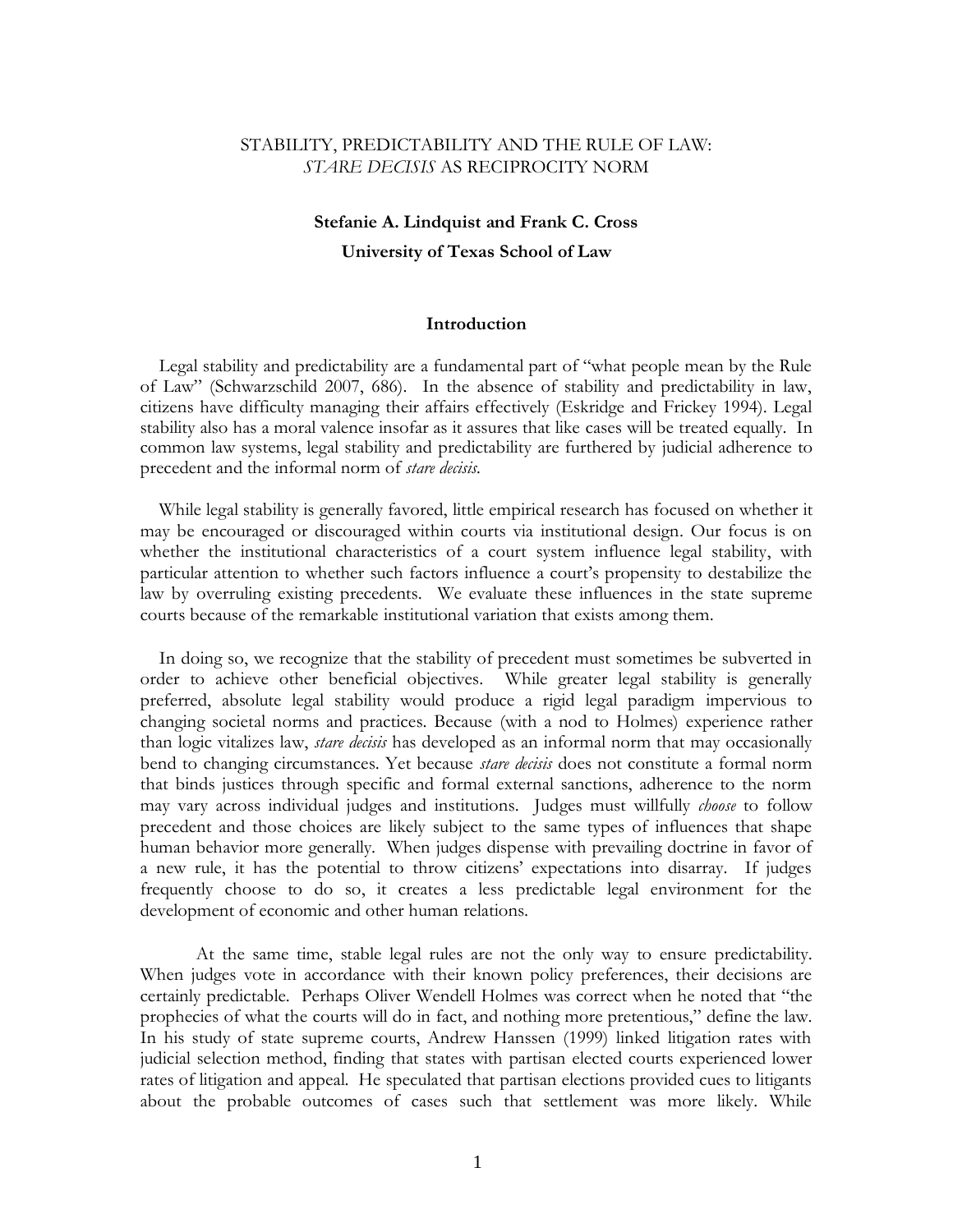predictability based on judges" policy preferences may serve a short term interest in settlement, it does not, of course, serve the longer term interest in enabling citizens to predict the legal consequences of their actions across judges and time. The problem with this politicized form of predictability is that it depends on the winds of change shaping the electorate"s preferences. A contracting party should not be forced to place a finger in those political winds to predict the prevailing rules governing his contract. Such a requirement seems plainly in conflict with the rule of law.

An easy response is that political factors influence legal change through legislative enactments as well. To be sure, legislatures change rules based on the majority"s policy preferences and may even do so retroactively under certain circumstances. But judicial alterations of precedent are, by their very nature, retroactive unless a court is willing to take the extreme step of rendering a judgment with prospective effect only. Prospective judicial rulings have been generally foreclosed at the federal level.<sup>1</sup> While other courts (particularly state courts) are not bound by the Supreme Court's pronouncements on retroactivity in the interpretation and application of state law, many have nevertheless adopted a similar stance on prospectivity. Moreover, at least at the federal level, a judicial presumption against statutory retroactivity exists which must be overcome before a court will find a statute has retroactive effect.<sup>2</sup> This presumption is followed in many state courts as well. Thus, a qualitative difference exists between alterations that are made by the legislature and that affect legal expectations, and alterations made by the judiciary to prevailing precedential rules.<sup>3</sup> That qualitative distinction makes a profound difference when it comes to evaluating either type of legal change on the rule of law. Judicial alterations of precedent have an arguably greater negative impact on the rule of law than do legislative alterations of existing statutory rules (or legislative creation of new rules).

This distinction between legislative and judicial alteration of prevailing rules is critical even where judges are elected. To be sure, charges of judicial activism or policy making have less force in states that elect their judges, since those judges share democratic credentials with legislative policy makers. Nevertheless, the retroactive nature of judicial rulings generally applies even in states with elected judiciaries; as a consequence, when elected judges overturn precedent, their decisions have an *ex post facto* character even if the overruling court experiences greater electoral accountability to the public. These considerations raise interesting empirical questions. If an elected judiciary appreciates its democratic qualifications, it may feel freer to overturn precedent in the face of electoral pressures to do so. At the same time, excessive overruling may attract the ire of interest groups bent on unseating a particular judge and thus may become a point of contention in the next election. Assuming the electorate cares about precedent (or is educated about its importance), frequent votes to overturn may not be viewed favorably by the voting public. Adherence to *stare decisis* may thus cut two ways for elected judges.

<sup>1</sup> *Harper v. Virginia Department of Taxation,* 509 U.S. 86 (1993).

<sup>2</sup> *Landgraf v. USI Film Products*, 511 U.S. 244 (1994).

<sup>3</sup> We recognize and later address the more complicated scenario in which the legislature or the citizenry make changes to the prevailing constitutional legal regime or statutory rules such that a court must overrule precedent *to conform to* such legislative or constitutional change.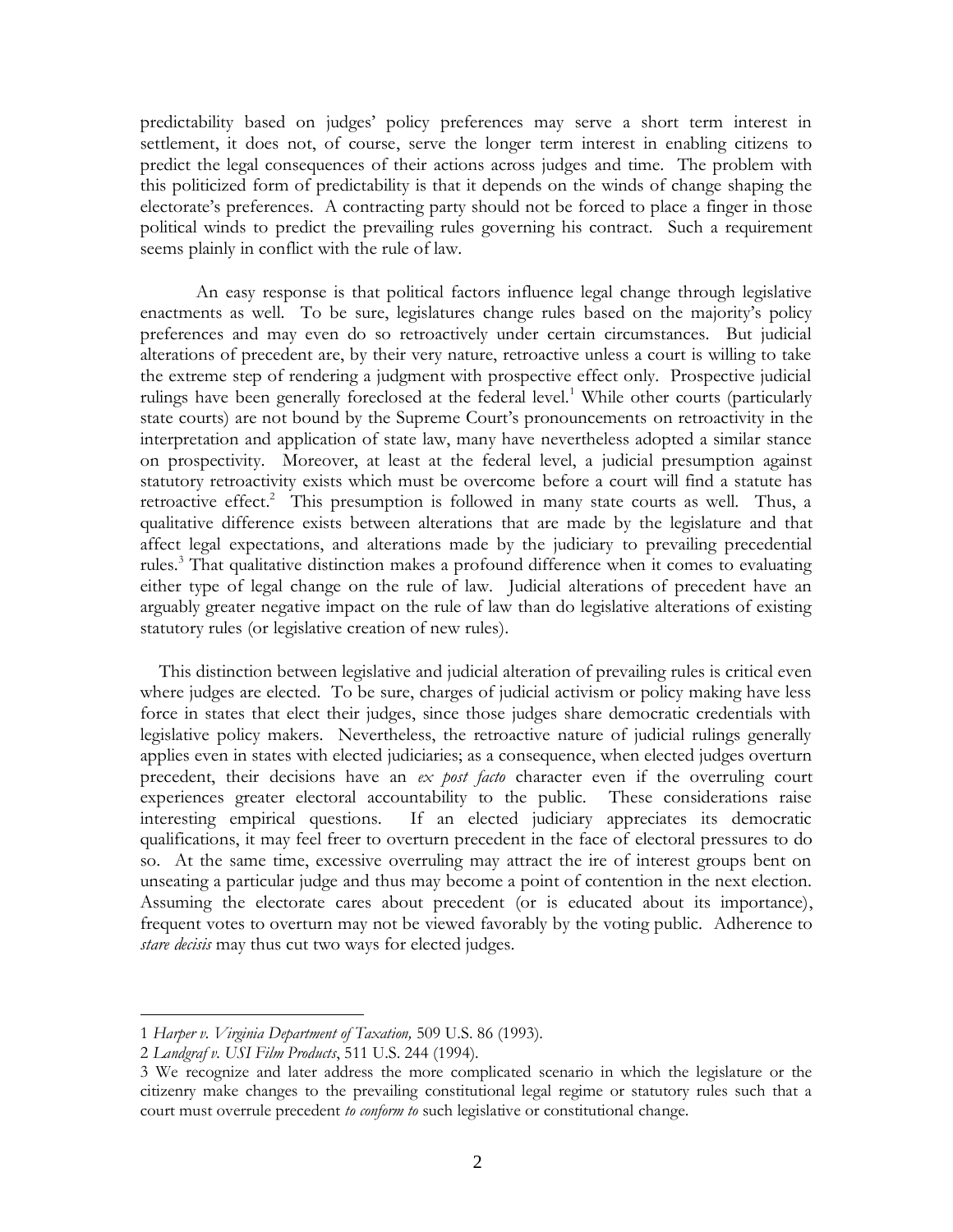The preceding discussion identifies one way in which a court's institutional characteristics may influence or shape judicial incentives to adhere to existing precedent. The design of judicial institutions has garnered considerable attention of late as developing democracies reconfigure their judicial systems to promote the rule of law (e.g. Prillaman 1992, Rios-Figueroa 2008, Stone Sweet 2002). These studies often inquire how certain institutional characteristics related to judicial independence facilitate judicial resistance to corruption or to executive power. Here we ask a similarly important question: what institutional characteristics promote judicial adherence to precedent? Like the behavior of other government actors, judges" behavior is shaped by their institutional environment. Since *stare decisis* is an informal norm that judges choose to follow, we expect that the norm will evolve or be applied differently depending on institutional context.

To explore these theoretical ideas, this study examines legal stability at the level of state supreme courts. Increasingly important in public policy (Spiller and Vanden Bergh 2003), the state courts have a variety of characteristics that enable us to test institutional features that may influence decisions to overrule precedent. We begin by identifying our theoretical expectations regarding the relationship between institutional structures and judicial behavior. We then present a model of overruling behavior in state supreme courts over a thirty-year period that incorporates measures reflecting differences in institutional and other characteristics across the state supreme courts. The results of these models enable us to assess what types of judicial institutions are most likely to promote legal stability through judicial adherence to *stare decisis*.

#### **I. Consensual Norms in Courts as a Source of Stable Legal Rules**

Like actors in other governmental institutions, judges within appellate courts are subject to their own unique set of governing norms and practices. Many of these norms are formal in nature, involving specific statutes, constitutions or procedural rules that regulate or proscribe jurisdiction, appellate procedure, and judicial tenure and selection. In addition to these formal norms, however, courts also develop informal norms that similarly constrain judicial actors to the extent that they produce shared expectations about appropriate behavior. Examples of such informal norms at the United States Supreme Court include secrecy during deliberations, the Rule of Four, and opinion assignment procedures (O"Brien 1999; Epstein and Knight 1998). These informal norms do not require governmental or other external enforcement to ensure cooperation because other mechanisms often exist that allow participants to monitor and sanction defectors and thus to maintain the norm at some level. In that sense, they constitute an equilibrium outcome among participants (Knight 1992).

Among the most important informal norms within collegial courts are those that involve consensual decision making. Such consensual norms govern judges" propensity to write dissenting or concurring opinions that publicize their disagreements (see Caldeira and Zorn 1998; Narayan and Smyth 2005), as well as their willingness to adhere to existing precedent (Rasmusen 1994; Spaeth and Segal 1999; Hansford and Spriggs 2006). These norms may emerge because of a shared commitment to the rule of law or to institutional legitimacy. They may also exist, however, because policy-oriented judges, motivated to ensure that their own precedents are respected, are able to enforce the norm in some way against those judges who are less respectful of precedent.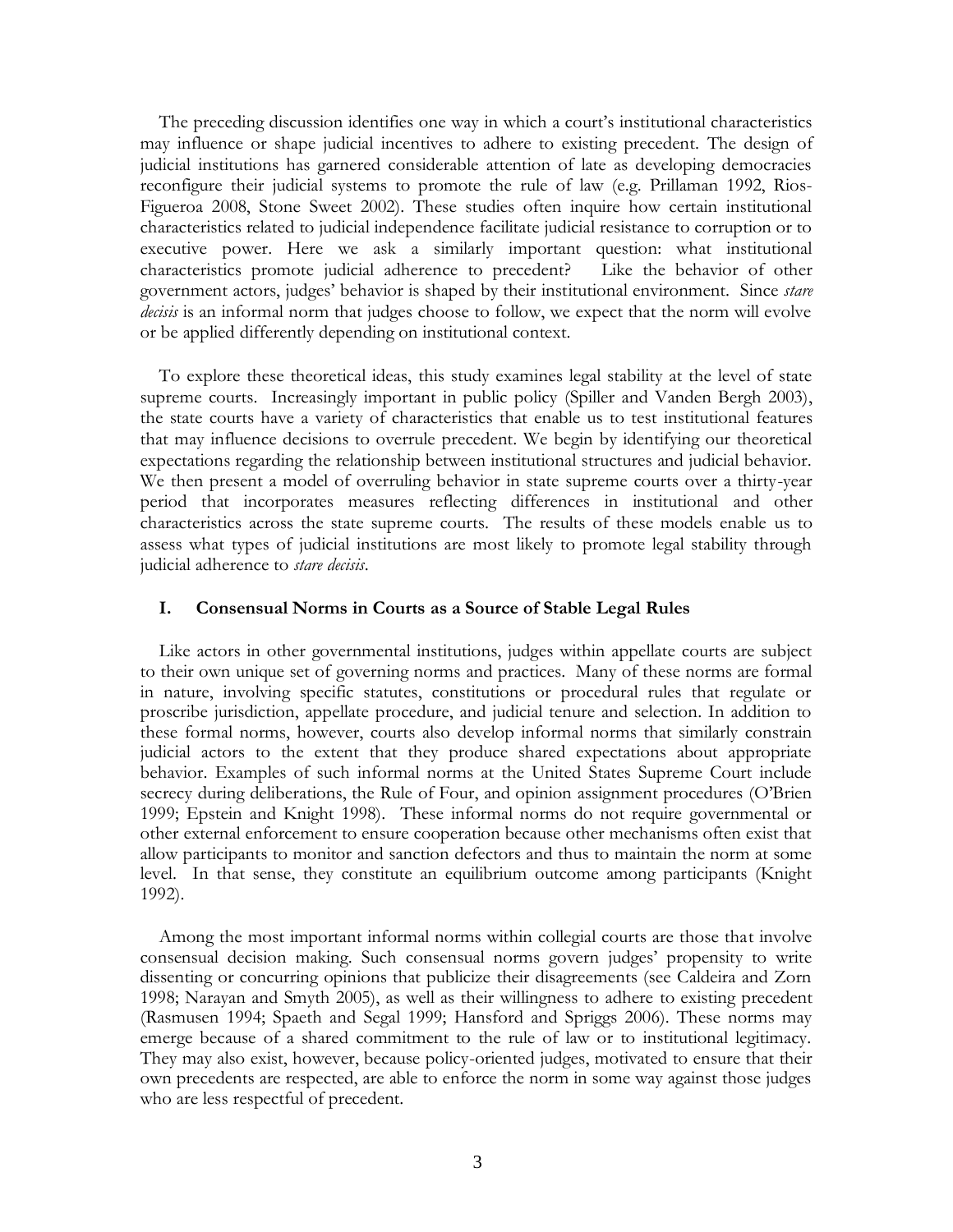The strength of consensual norms within courts is critical to their institutional legitimacy in many ways. For example, published dissents—described by one scholar as representing "institutional disobedience" (Campbell 1983, 304)—have the potential to elucidate needed change in legal doctrine and thus serve a useful purpose in some situations. But "too much dissensus weakens precedent, confuses the law, encourages further appeals, and leads to dissatisfaction among judges" (Sheldon 1999, 115). The institutional impact of high levels of dissent has been illustrated empirically at the United States Courts of Appeals: dissent rate is positively associated with reversal rate when controlling for other factors (Hettinger, Lindquist and Martinek 2006, 101). One causal explanation for this association is that dissent rates produce doctrinal ambiguity that creates interpretive difficulties for lower court judges. At the U.S. Supreme Court, some have charged that divided decisions complicate implementation of Court precedents by lower courts (see Corley 2006). Moreover, vote margin is positively associated with overruling, thus contributing to less stable and enduring precedent (Hansford and Spriggs 2006, ch. 5). High dissent rates also seem likely to generate higher rates of appeal and reduce the likelihood that litigants will settle their disputes (Priest and Klein 1984). And finally, individuated opinions by appellate court judges highlight the "politicized" nature of judicial decisions (see Walker, Epstein and Dixon 1988, 362), which has the potential to reduce public confidence in judicial objectivity. Thus, while dissent may serve some laudatory purposes, at some critical level excessive dissent may undermine other institutional goals and objectives.

Similarly, the extent to which judges adhere to the consensual norm of *stare decisis* has implications for institutional legitimacy and authority, and, more fundamentally, for the rule of law. According to the norm of *stare decisis,* judges must follow principles of law enunciated in prior court decisions and apply them in all future cases that involve substantially similar facts.<sup>4</sup> Occasional departures from precedent are justified when they allow judges to alter unsound or unjust legal doctrines that are no longer consistent with prevailing social or economic conditions, even in the absence of legislative intervention (Cardozo 1921; Levi 1949). As with dissent, however, frequent departures from the norm may have detrimental consequences for the judiciary and for the public good. The norm of *stare decisis* promotes private ordering of citizens" affairs by enabling them to plan their social and economic transactions with confidence that they act in compliance with existing law (Eskridge and Frickey 1994, 568; Hanssen 1999). *Stare decisis* also encourages private settlement of disputes by discouraging individuals from forum and judge shopping, furthers fair and efficient adjudication by sparing litigants the need to relitigate (and judges the need to reconsider) every issue in every case, and discourages a rush of litigation whenever a change of personnel occurs on the bench. Thus, *stare decisis* serves important functions that bolster institutional legitimacy and ultimately the rule of law. Where judges frequently reject existing precedent, the potential adverse institutional and social consequences are great. As Epstein and Knight observe in the context of the United States Supreme Court:

<sup>4</sup>*Stare decisis* may take several forms. For example, "hierarchical" *stare decisis* refers to the obligation of lower courts to follow the decisions of courts situated at a higher level in the court hierarchy (Songer, Segal and Cameron 1994). *Stare decisis* may also refer to the self-imposed obligation of judges on a single court to adhere to the earlier precedents of that same court, which has been labeled "intertemporal *stare decisis"* (Stearns 1995, 789 n.8). Intertemporal *stare decisis* describes the adherence to precedent practiced by the U.S. Supreme Court and by state supreme courts, which occupy the highest positions within the federal and state judicial systems.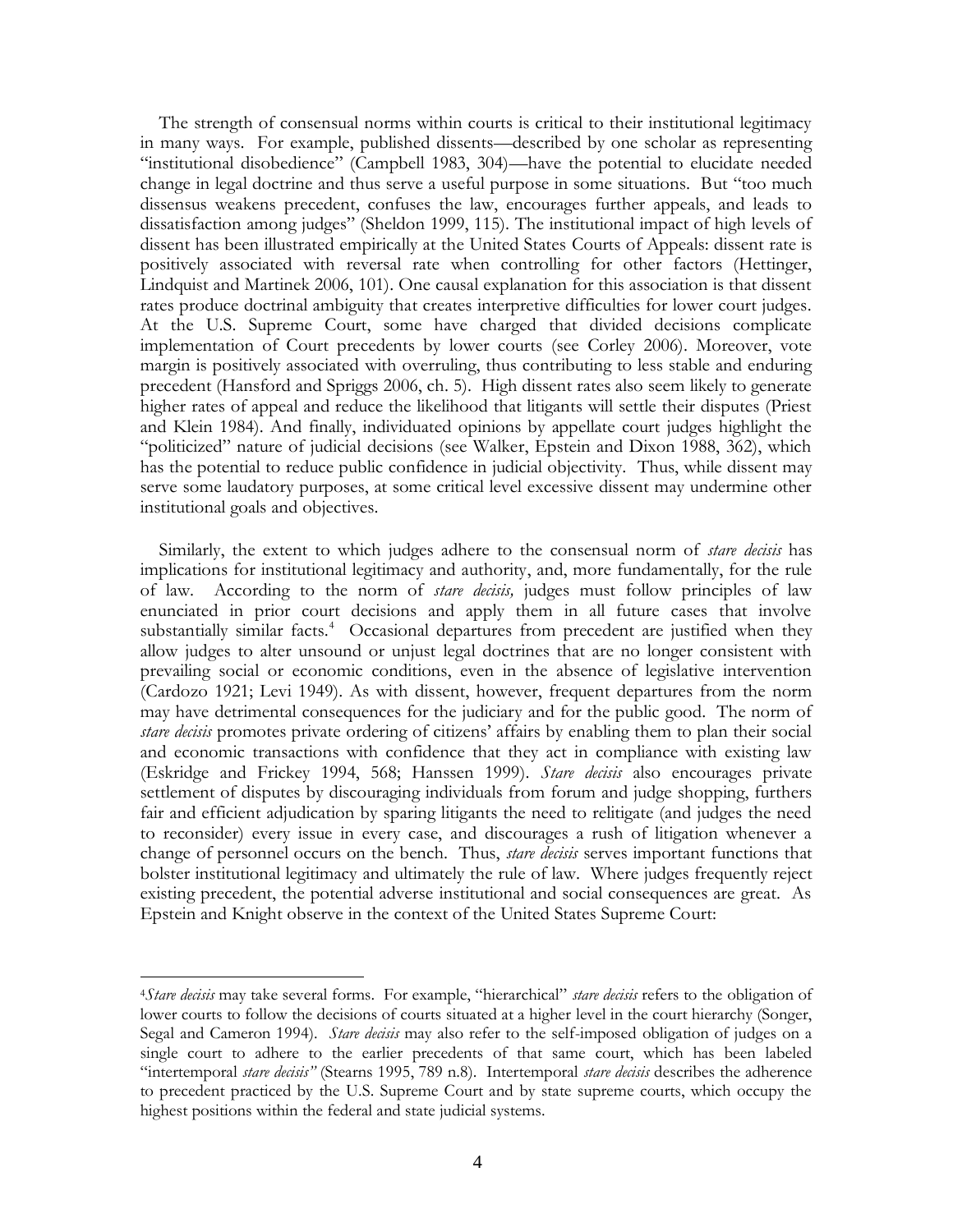To the extent that members of a community base their future expectations on the belief that others will follow existing laws, the Court has an interest in minimizing the disruptive effects of overturning existing rules of behavior. If the Court makes a radical change, the community may not be able to adapt, resulting in a decision that does not produce an efficacious rule (1998, 164).

Because consensual norms within courts therefore have significant ramifications for the effective operation of judicial institutions and the rule of law, it is important that we understand the manner in which these norms develop and the institutional structures that are likely to sustain them.<sup>5</sup> To do so, however, requires a theory that convincingly explains why cooperative norms emerge in judiciaries and that enables researchers to generate falsifiable hypotheses regarding the development and maintenance of those norms such that empirical evaluation is possible. This objective also requires research within a comparative institutional context because institutional rules and structures are likely to have a significant impact on the evolution and stability of cooperative norms. Research has clearly demonstrated that certain institutional arrangements have a significant impact on human cooperation (North 1990; Gürerk, Irlenbusch and Rockenbach 2006). Since the state supreme courts vary significantly on a wide variety of institutional characteristics, they offer an ideal natural laboratory to evaluate how institutions affect the development of consensual norms such as *stare decisis*. In ways that will become clear, the varied institutional structures that characterize these courts have the potential to constrain the development of cooperative norms within them. Their study could thus result in observations that shed light on the evolution and stability of cooperation within alternative governmental institutions, which has been described as "an issue of foremost importance for the science of politics" (Bendor and Swistak 1997, 290).

#### **II. A Theory of Precedent as Consensual Norm**

 $\overline{a}$ 

Some years ago, it was said that no "theory of precedent" exists (Easterbrook 1988). Easterbrook"s observation reflected primarily on the usefulness of normative theories of precedent in the light of insights offered by public choice theory. In particular, his concern was that adherence to *stare decisis* has both positive and negative implications given that the development of precedent is susceptible to path dependence and cyclical voting. These influences undermine the consistency and stability of precedent, even for those judges who are willing to adhere to existing decisions. Ultimately, as Easterbrook observes, the normative doctrine of *stare decisis*—counseling consideration of values such as predictability, stability, reliance and efficiency—leave judges with broad discretion to follow or discard precedents based on their own preferences.

Descriptive or positive theories of precedent seek to move beyond the normative or doctrinal content of *stare decisis* to explain how precedent may constrain judges or predict when judges are most likely to adhere to existing decisions. One prominent example is a theory espoused by Ronald Dworkin, who suggests that precedent exerts a "gravitational pull" or operates on judges as if they were authors engaged in writing a chain novel. This

<sup>5</sup>What constitutions "optimal" levels of dissent or overruling is beyond the scope of this paper. Correlations between trust in the courts and consensus levels, however, can be measured empirically and would be a worthy topic for future research. For an assessment of institutional variables (judicial selection methods) on appeal rates, which implicates these ideas, see Hanssen (1999).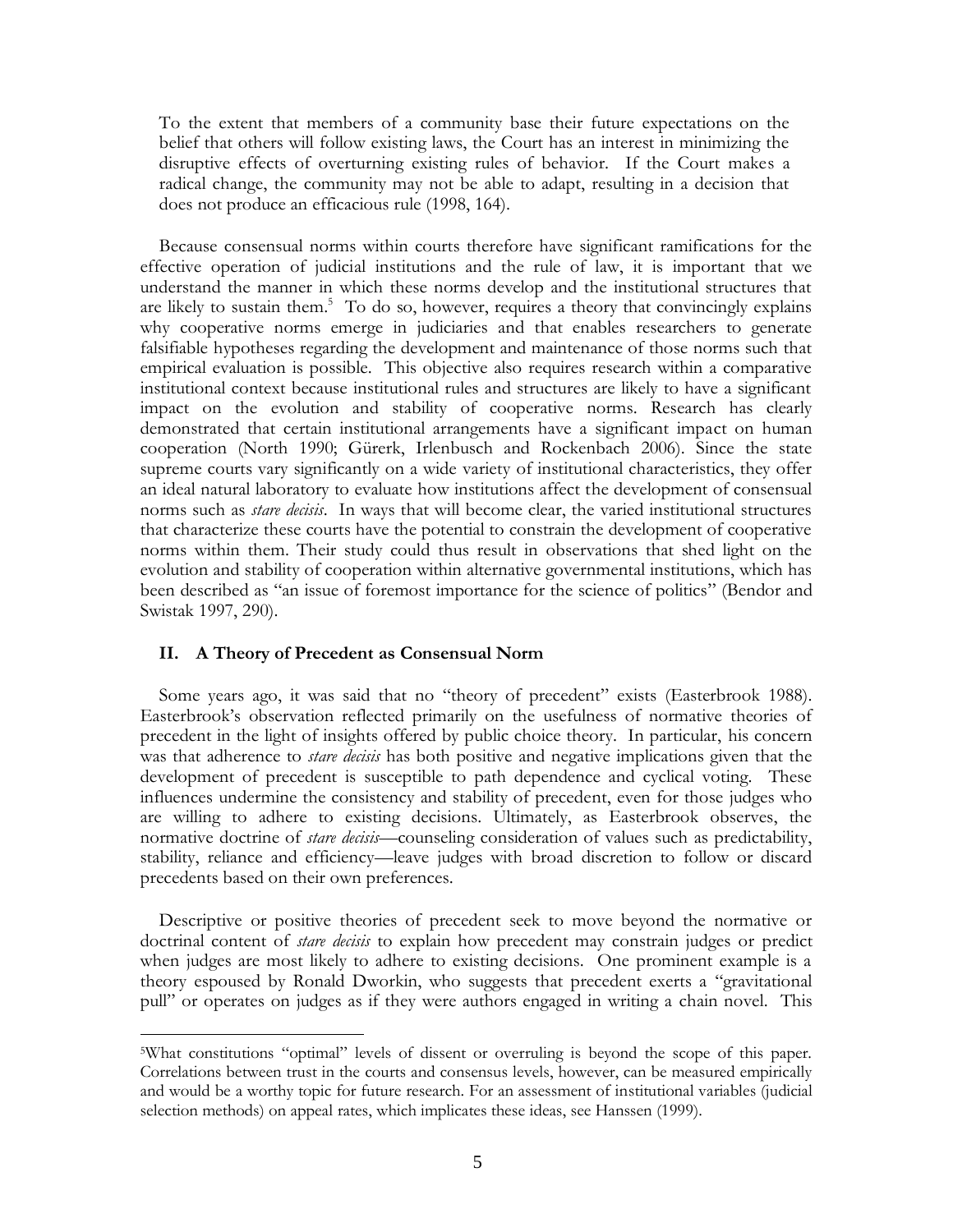"gravitational" theory of precedent, however, does not stand up to empirical verification (see Lindquist and Cross 2005; Spaeth and Segal 1999). More recent studies have moved closer to developing a workable theory of precedent. In their study of precedent on the U.S. Supreme Court, for example, Hansford and Spriggs (2006) construct a model of precedent that highlights the interaction between the justices' policy preferences and the vitality of existing precedent. They hypothesize that precedents constrain the justices" decisions but also present an opportunity for them to craft opinions that are perceived as legitimate by the legal community. Hansford and Spriggs' approach is extremely useful in helping us understand how precedent shapes the justices" decisions at the United States Supreme Court and how the norm of *stare decisis* serves instrumental objectives for justices seeking to legitimate their decisions. But because it focuses exclusively on a unique institution, it does not shed light on the manner in which institutional structures are likely to promote adherence to the norm in the first place.<sup>6</sup>

Several other theories have the potential to shed light on the manner in which consensual norms such as *stare decisis* are likely to develop within courts. For example, theories focusing on the sociological dimensions of behavior within small groups might offer insights into how the psychology of judging is influenced by the expectations of colleagues on the bench (Martinek 2006). Small group theory highlights the importance of social pressures to conform; it might be useful, therefore, as a basis to evaluate the development of consensual norms such as *stare decisis* in collegial courts. Similarly, scholars drawing on theories of psychology have generated a small but growing literature on different heuristic techniques judges employ to decide cases (see, e.g., Guthrie, Rachlinski and Wistrich 2001). Precedent certainly might qualify as one such framing or heuristic device (see Knight and Epstein 1996b). Another theoretical approach related to judicial psychology, the attitudinal model, offers the straightforward proposition that judicial adherence to the norm of *stare decisis* is primarily governed by judges" policy preferences over legal doctrine (see Brenner and Spaeth 1995). This attitudinal explanation for adherence to precedent in the U.S. Supreme Court has been well documented in the literature (Hansford and Spriggs 2006; Brenner and Spaeth 1995).

Yet these theoretical perspectives have certain limitations. Small group theory focuses on the internal workings of the group—certainly an important focus for purposes of understanding the development of consensual norms—but it does not clearly draw our attention to the ways in which institutional structures shape those group dynamics. Psychological theories of judging offer promise, but at this point the theoretical perspective is not sufficiently developed to enable generation of specific hypotheses regarding adherence to *stare decisis.* And while the attitudinal model has the obvious advantage of falsifiability, it is insufficiently nuanced to capture how strategic interaction among judges and institutional structures may shape the development of norms within collegial courts.

In contrast, strategic models of judging provides a promising starting point for researchers interested in understanding how individual preferences interact with institutional constraints to shape behavior. Strategic accounts of human behavior begin with clearly specified

<sup>&</sup>lt;sup>6</sup> It is important to acknowledge here that the Supreme Court's institutional characteristics have, in fact, changed substantially over time. In that sense, studies of the Supreme Court using a time-series design offer greater promise for understanding judicial decision making in response to different institutional constraints (see Walker, Epstein & Dixon 1988; McGuire 2004).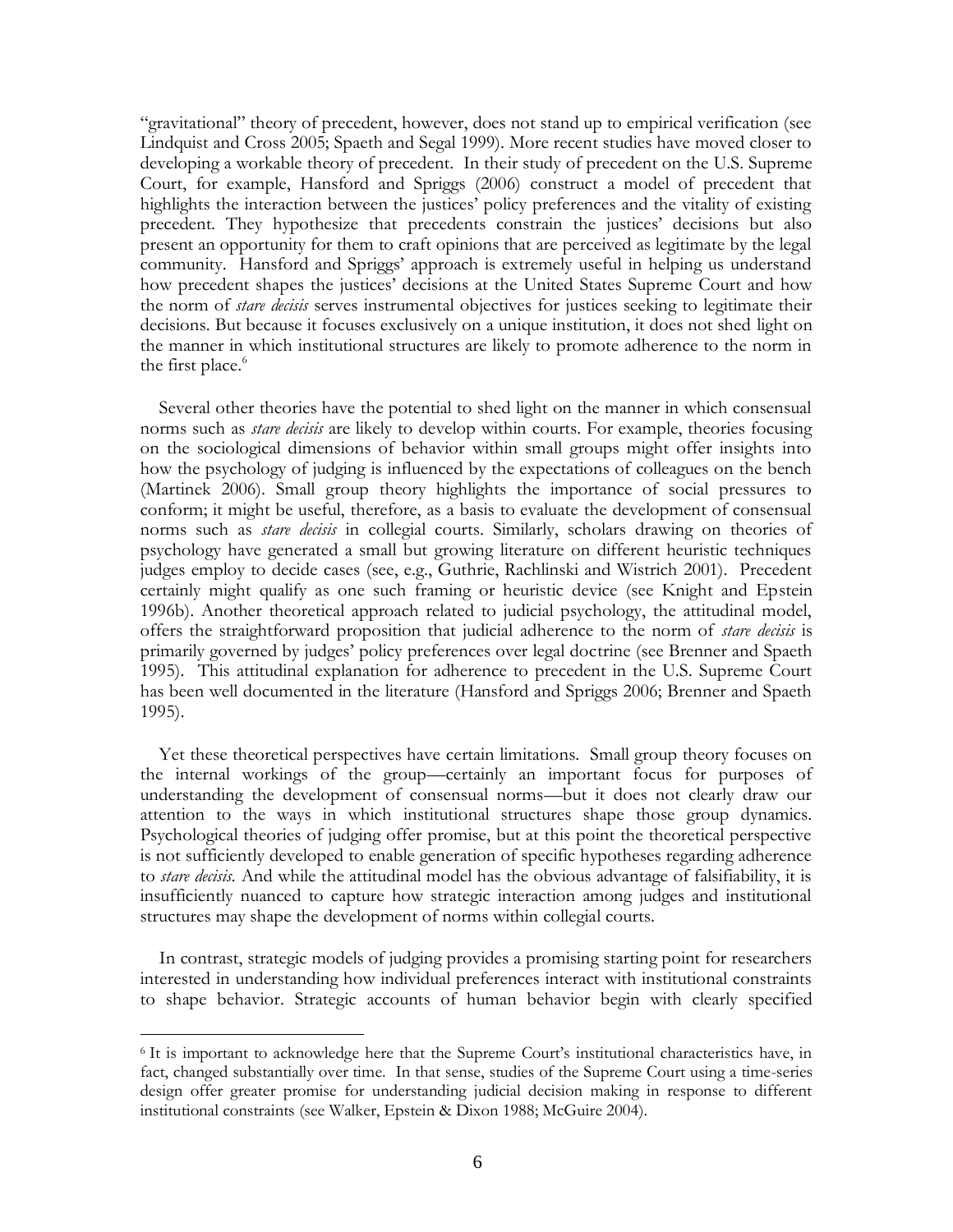assumptions about the content and ordering of personal preferences and generate empirical predictions derived from those axiomatic principles. These models of rational behavior typically focus on the probability of cooperation among strategic actors given certain contextual constraints, thus making them uniquely promising for the analysis of consensual norms on collegial courts. In particular, strategic models assume that rational decision makers (1) have and are aware of their own preferences and (2) understand any limitations on their ability to realize their preferred outcome, including formal institutional rules and the anticipated actions of other participants in the decision making process. Game theorists in political science have highlighted the extent to which formal institutional constraints or rules and the anticipated actions of other participants structure strategic interactions among political actors.<sup>7</sup> Indeed, the notion that institutional constraints structure the strategic interactions among judicial actors has gained a strong foothold in political science studies of the courts (see Epstein and Knight 1998; Rogers, Flemming and Bond 2006).<sup>8</sup>

Game theorists have offered important insights regarding the evolution of cooperative norms within social institutions (Axelrod 1984). Cooperative norms often play an important role in solving social dilemmas, which "occur whenever individuals in interdependent situations face choices in which the maximization of short-term self interest yields outcomes leaving all participants worse off than feasible alternatives" (Ostrom 1998, 1; see also Posner 2000). Such a dilemma may arise in the context of judicial decision making on collegial appellate courts. Assuming that judges are primarily motivated by policy preferences (see Schauer 1997; Epstein and Knight 2000), each judge on a collegial court thus wishes to embody her own policy preferences in the law. A completely sincere judge, motivated by her own preferences, will therefore choose the outcome she prefers ideologically, even if doing so would require the invalidation of a conflicting precedent. If all judges choose to follow their own policy preferences in this way, however, then any existing precedent, including that produced by judges serving on the court, are vulnerable to similar invalidation.

Judges are thus faced with a social dilemma of the kind described by Ostrom and which generally follows the contours of the prisoners" dilemma. If judges maximize their own self interest by sincerely voting to further their own policy preferences in the short term regardless of conflicting preferences, they create an environment in which their own precedential opinions are similarly vulnerable to invalidation in the long run. Or, in game theoretic terms, individual rationality drives each judge to defect in the short term, thus achieving an equilibrium that would substantially undermine, if not eliminate, either"s individual adherence to *stare decisis.* This equilibrium is suboptimal for all players/judges in the long run, however, who ultimately desire to have their preferences preserved and followed as precedent in the future.

One mechanism to sustain cooperation in the prisoners" dilemma is repeated play. Iterated prisoners" dilemma allows the players to establish strategies that achieve cooperation to the extent that the value of long term cooperation is sufficiently large for each player. "If the value of future cooperation is large and exceeds what can be gained in the short term by

<sup>7</sup>Formal institutional structures serve to shape or produce certain equilibria within collective decision making arrangements (Greif 1998; Knight 1992; Shepsle 1979).

<sup>8</sup>As Epstein and Knight have described the rational choice perspective, strategic justices Arealize that their ability to achieve their goals depends on a consideration of the preferences of others, of the choices they expect others to make, and of the institutional context in which they act" (1997, 4).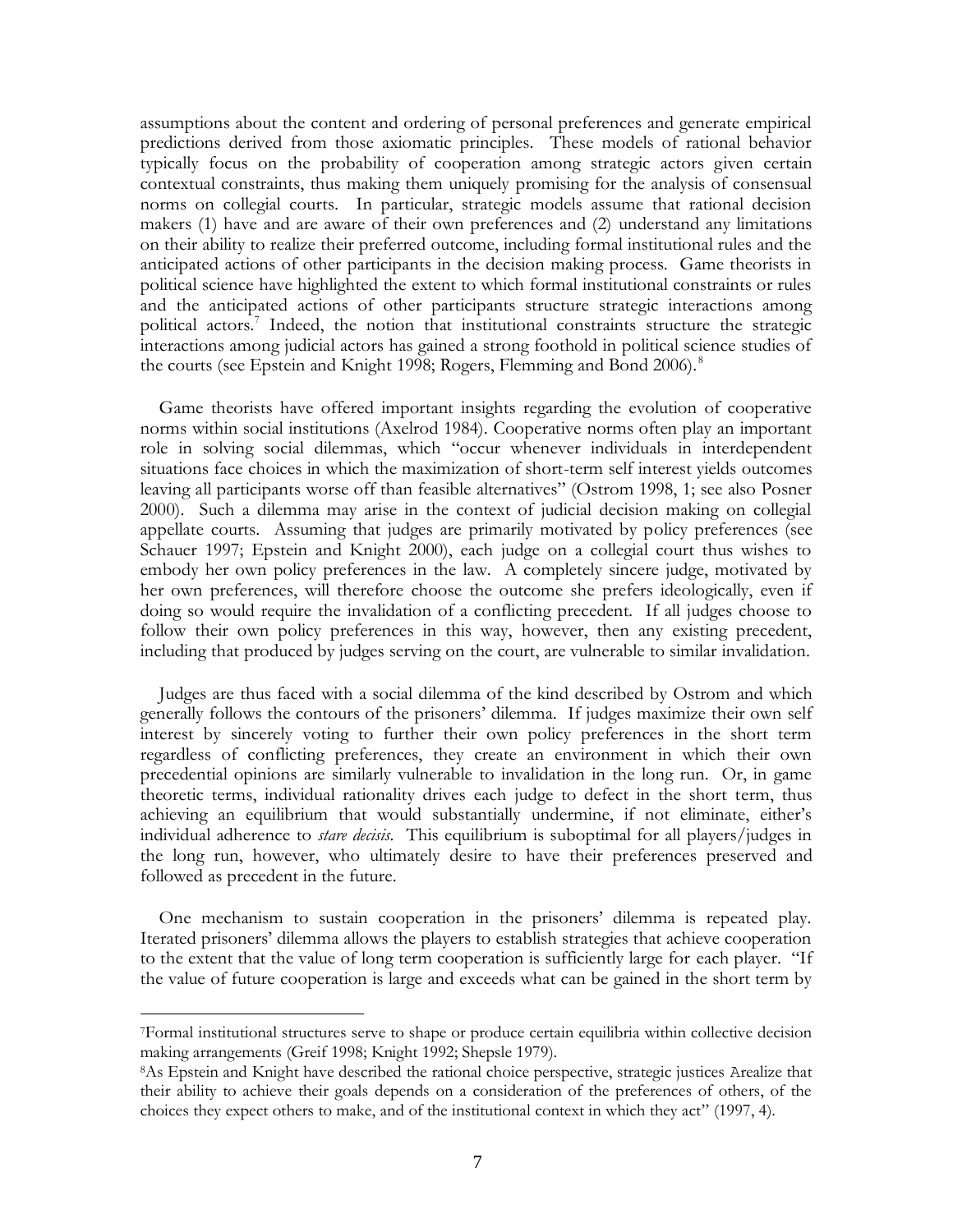cheating, then the long-term individual interests of the players can automatically and tacitly keep them from cheating, without the need for any additional punishments of enforcements by third parties" (Dixit and Skeath 1999, 257). When the game is infinitely repeated or where it extends for indeterminate duration, players who defect in early rounds can be "punished" with defection in subsequent rounds, while players who cooperate can be "rewarded" with cooperation. On the other hand, where the relationship between the players is of a fixed and known length, the rational strategic move in the last round is to defect (as no benefit from cooperation can accrue in future rounds)—this will create a rollback or unraveling effect that produces cheating to the very first round of play.<sup>9</sup>

To ensure cooperation in the iterated game with no clear end point, players can adopt contingent strategies that depend on behavior in previous rounds. For example, a player may use a trigger strategy such that she will cooperate as long as the other player does so, but a defection from the other player will trigger a period of punishment for a specified length in which she too defects. The grim strategy entails a permanent defection once the other player defects, until the end of the game. A tit for tat strategy, on the other hand, allows one player to punish the other for defecting only as long as the other player defects. Once he again begins cooperating, the "punisher" will similarly cooperate. This is obviously a far more forgiving contingent strategy and one that turns out to produce the highest payoffs and fewest defections in computer simulated, iterated games (Axelrod 1984).

Accounting for the payoffs in iterated prisoners" dilemma requires consideration of the cumulative nature of such payoffs over numerous rounds. One key consideration involves the rate at which each player discounts future benefits of cooperation in comparison to the present benefits of defection. The discount rate reflects the importance of the future relative to the present; the payoff to each judge involves a comparison of the present value of disregarding precedent with the future gains realized when his predecessors respect his precedent in later cases. Since the game is repeated, the judge will assess the cumulative benefits of future cooperation, reduced by the discount factor, which also reflects the notion that precedent itself experiences decay over time due to loss of relevance to current disputes; precedents lose strength with age.<sup>10</sup>

Thus, the discount factor reflects judges' evaluation of the value of future payoffs when other judges follow their precedents. The size of this discount factor could depend on several factors, including judges" personal impatience (Osborne 2004, 422). It could also depend on the time horizon involved in the repeated game. Under some institutional arrangements, judges may not know for certain how long their interaction will continue, such that the game is likely to continue only with some probability. Where the game is likely to continue with low probability (i.e. where judges hold their seats for shorter periods because they are vulnerable to electoral constraints), the discount rate for the present value of future gains decreases.

<sup>9</sup>Interestingly, under experimental conditions, players will sometimes cooperate for some period at the beginning of play, although they may ultimately defect at the end of play, even when they are aware ex ante that the iterated play has a clearly designated endpoint. See Andreoni and Miller (1993).

<sup>&</sup>lt;sup>10</sup>The decay rate for precedent has been calculated for several courts. At the United States Courts of Appeals, for example, it has been calculated at .147 (see Lindquist and Klein 2006).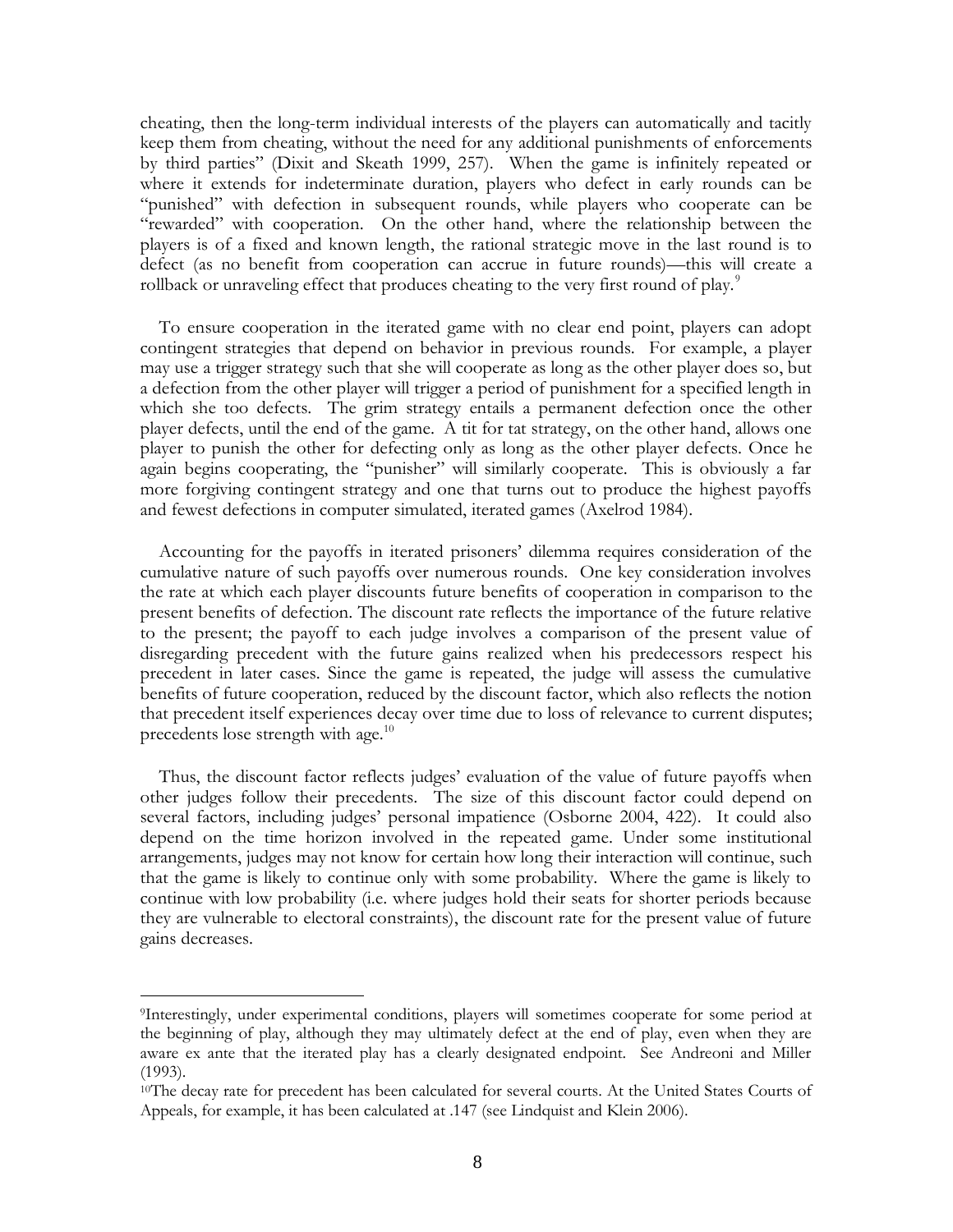This simple model highlights the importance of judges' perception of the endpoint to the game they are playing with their colleagues on the bench. Other factors affecting monitoring and punishment for defection are also relevant to the norm"s development pursuant to this game theoretic account. One such factor involves court size: collegial courts involve the potential cooperation or defection of up to nine players (for courts in the United States). Obviously, decision making on collegial courts differs from the simple scenario described above, which only incorporates the actions of two judges. The more players involved in the game, the more difficult it is for judges to monitor and punish defectors.<sup>11</sup> In that situation, even for the judge who deviates, his precedents may be followed by future judges who fail to recognize the previous defections. At the very least, larger decision making bodies increase the risk that judge who wish to defect will free ride on the cooperative behavior of others. On the other hand, institutional mechanisms that strengthen the potential for effective leadership can produce more opportunities for sanction. For example, a chief justice who exercises control over opinion assignment can punish defectors with undesirable assignments. These factors can be viewed as affecting the utility associated with defecting in terms of the likelihood of punishment.

These parameters offer a basis upon which to evaluate adherence to precedent empirically by isolating variables that reflect their values in the real world. In that sense, the model provides a useful theoretical tool for evaluating *stare decisis.* Before proceeding with an empirical evaluation of these theoretical predictions, however, several caveats are in order. First, some have criticized this particular approach because it "relies on the empirically dubious assumption that judges look to other judges" respect for legal precedent when determining whether to follow precedent set by those judges" (Bueno de Mesquita and Stephenson 2002, 757). This statement may be valid, but the model"s empirical implications have never been tested systematically. The purpose of this study is to perform such an empirical evaluation of the model; whether its assumptions or implications are "dubious" remains to be seen. Second, the model posits that judges are primarily policy-motivated actors. Judges have other goals of course, including an interest in institutional legitimacy (see Epstein and Knight 1998, 11-12; Baum 2006). In the state context, their objective may include reappointment or reelection. Positing policy as the primary goal thus serves as a starting point for analysis; alternative goals and objectives are discussed in later sections of this paper.

#### **III. Research Hypotheses**

 $\overline{a}$ 

The strategic model presented above may be used to generate hypotheses concerning judges" decisions to defy *stare decisis* by overruling precedent. The hypotheses developed below specifically concern the propensity of courts to overrule precedent, an event that reflects a clear deviation from the norm of *stare decisis*. 12 In addition to the propensity to overrule *in general,* hypotheses are also developed in relation the *age* of the overruled

<sup>11</sup>As noted by Gates and Humes, the game of prisoner"s dilemma may accommodate multiple players, although the more players there are, the more difficult cooperation is to achieve (1997, 104-05).

<sup>12</sup> Some may object that the overruling is not the only means to invalidate or undermine a precedent. This observation is correct and would be problematic to the current study if the states differed systematically in terms of such implicit deviations from precedent. At this point, no evidence exists that the states do differ systematically on this dimension; future research might focus on this question.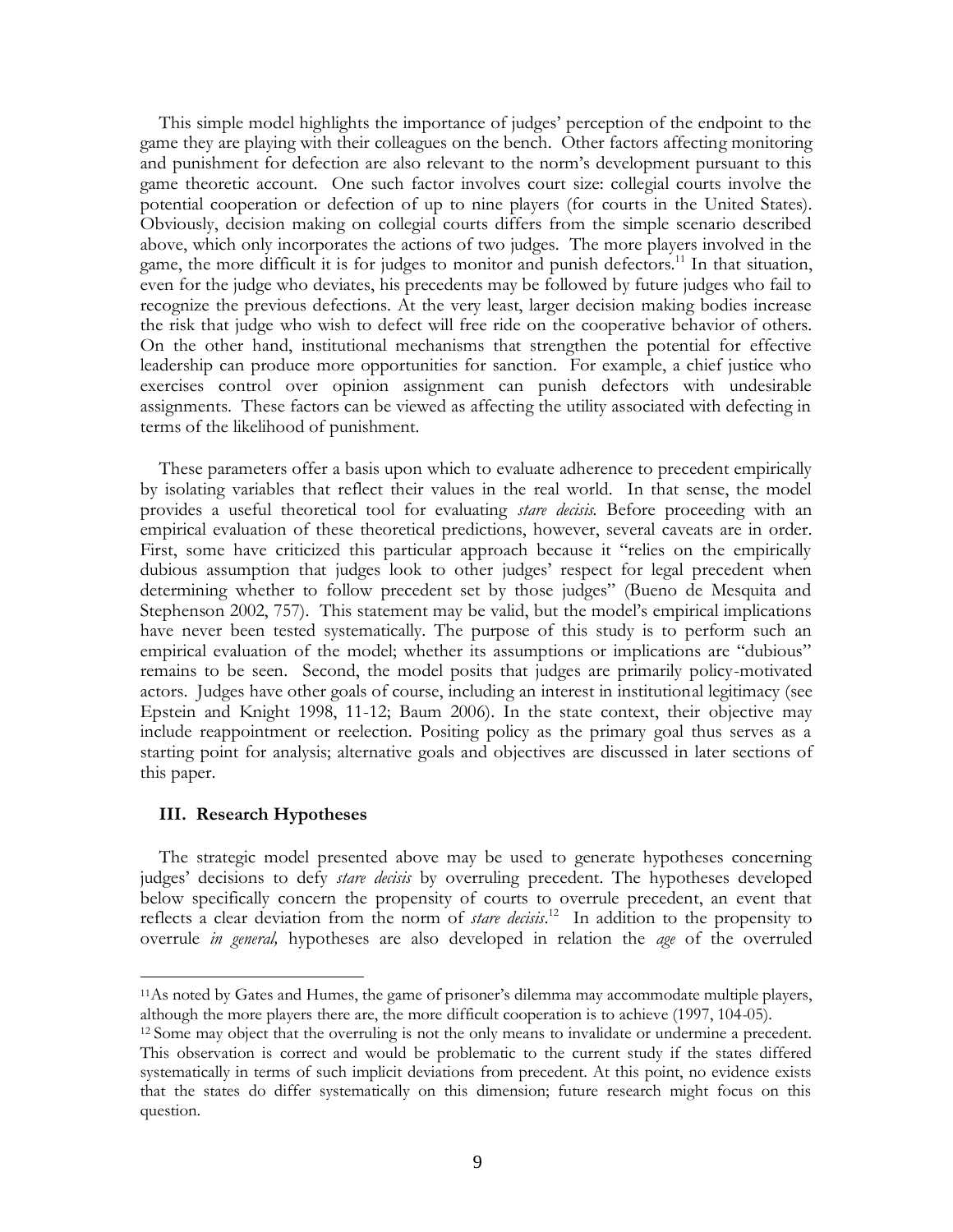precedents. Although it is not perfectly clear whether the doctrine of *stare decisis* is more compromised when a court overturns newer rather than older precedents, on balance the cooperative norm is probably most weakened when courts overturn precedents that are relatively young. When a court overturns a precedent that has prevailed for many decades, it may adversely affect reliance interests that have been in place for years. But overruling precedents within a short period of years (or even months) is problematic because it creates a "whiplash" effect that injects a degree of instability and uncertainty in the law. Moreover, normative theories of *stare decisis* hold that overturning existing precedent is justifiable when that precedent has become obsolete or inefficient in the light of changing societal or economic conditions. Significant social and economic changes are less likely to emerge over brief time periods, suggesting that this normative justification carries less punch in relation to younger precedents.

Because of the nature of the available data—which measures propensity to overrule precedent at the court level—the hypotheses set forth below focus explicitly on courts rather than judges as the units of analysis.

First, the repeated game theoretic model highlights, via the discount factor*,* the idea that justices will cooperate and respect other colleagues' prior doctrinal pronouncements when they expect to engage in repeat play with those colleagues. The model points out the potential unraveling effect when judges on the same court have knowledge of a specific or probable endpoint to their service with other judges. In those situations, judges are less likely to cooperate with their colleagues" decisions because they will discount the benefits of future cooperation more severely. On the other hand, where judges serve in longer terms, have life tenure, or where the probability of retirement is less certain, this unraveling effect should be less pronounced. Thus judges may make calculations regarding their willingness to adhere to the norm in light of the average tenure length of justices sitting on the court. In addition, however, the variability of tenure may also affect justices' expectations regarding their colleagues' continued service on the bench; measures of central tendency may mask this important variable. Thus tenure may be related to overruling behavior in two ways. First, the theory leads to the expectation that average tenure on the court will be inversely related to the frequency of overruling behavior in state supreme courts and to a propensity to overturn younger precedents. Second, it suggests that variability in tenure length will be positively related to the frequency of overruling behavior in state supreme courts and to the likelihood that younger precedents will be overturned.

The first hypothesis contradicts the outcome one might expect based solely on attitudinal theory. As noted above, where judges are insulated from the political process through longer terms and thus enjoy a high degree of independence, one might expect them to feel freer to defy *stare decisis* and reorient precedent in conformity with their preferences. One of the reasons typically offered to explain the strong influence of policy preferences at the U.S. Supreme Court is that the justices are relatively unconstrained once they take the bench (Segal and Spaeth 2002). As Boyea has recently noted in connection with elected courts, "longer term lengths increase the stability of judicial office, offering greater security while decreasing the incentives to be mindful of the electorate and their perceived preferences" (2007, 648-49). By highlighting the potential for retribution over the long term, however, the strategic model suggests that longer judicial tenure will promote consensus and cooperation, rather than dissensus and defection. This proposition is supported by an early study of the Rhode Island Supreme Court (Beiser 1974), where justices serve for life. Beiser found that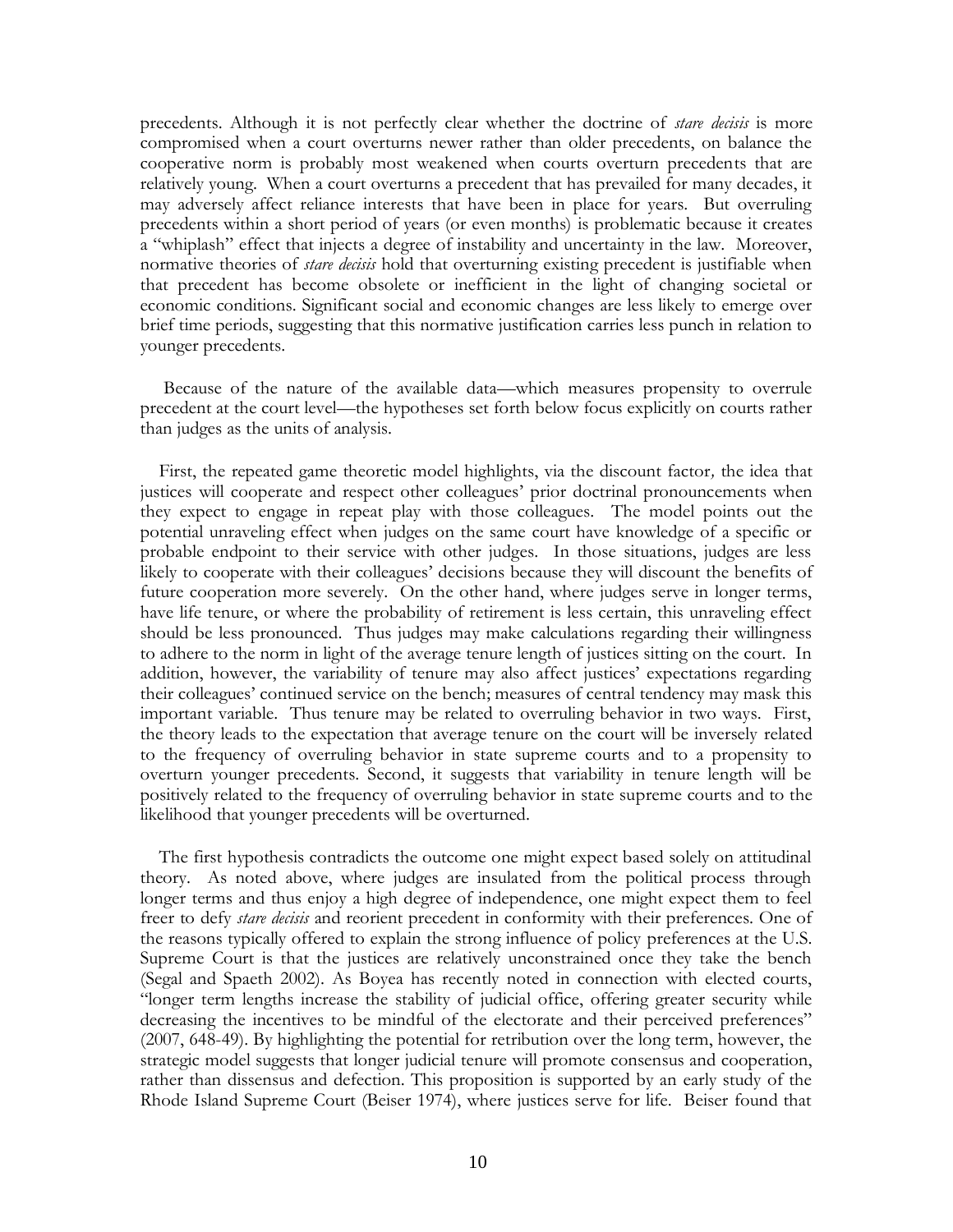Rhode Island justices followed a strong norm of acquiescence to their brethrens" opinions. Similarly, Skeel (1999) found that the opinions of the Delaware Supreme Court, where justices serve relatively long twelve-year terms, are characterized by strong unanimity. The United States Supreme Court obviously provides a clear counterpoint to these examples, however, since over time, consensual norms on that Court have become increasingly lax even as the justices enjoy lifetime tenure (see Caldeira and Zorn 1998). The cause of the demise of consensus on the U.S. Supreme Court is attributed to the leadership style of Chief Justice Stone (Walker, Epstein and Dixon 1988).

An additional hypothesis related to the discount factor stems from the idea that while judge tenure length may be important, even in states with legally-mandated shorter terms, justices may have little expectation that their colleagues will leave the bench because the seats are not subject to electoral competition. In these states, risks to tenure are lessened and the unraveling effect should be less pronounced, promoting cooperation rather than dissensus. Hall and Brace (1990) have shown that when state justices are selected by partisan ballot in states with high levels of electoral competition, the justices may demonstrate higher levels of dissenting behavior in certain circumstances. Of course, elected judges also face countervailing pressures that do not affect appointed judges. Judges subject to electoral constraints must attend to constituency preferences that may strain their commitment to precedent when existing precedent is inconsistent with constituent expectations. For these reasons, elected systems, as opposed to appointive, are more likely to promote overruling behavior, and we similarly expect that elected judges will overrule younger precedents.

In addition, the model implicitly predicts that court size may have an impact on the strength of *stare decisis* among judges on any given court. Drawing on the literature explaining cartel behavior, O"Hara (1993) suggests that cartels are commonly understood to have an optimal membership size because it is harder to monitor the decision making behavior of cartel members that form a larger group. In the case of judicial decision making, judges who sit on a large collegial court may have more difficulty "keeping track" of the cooperative or defecting behavior of all court members, which would make it more difficult for them to punish or reward defecters over the long term. Even if monitoring difficulties are not the problem, Posner (1993) argues that judges on larger courts will experience greater incentives to "free-ride" on their fellow judges" adherence to *stare decisis* because they are more likely to believe that their own individual behavior will have little effect on the practice of *stare decisis* followed by court members generally. Since state supreme courts do vary from a minimum of five authorized seats and maximum of nine seats, WEexpect that justices on state supreme courts with nine seats will overrule precedent more often and will overrule younger precedents than those serving on courts with seven or five seats.

Studies of dissenting behavior have drawn conflicting results when assessing the impact of court size on the development of consensual decision making. Hall and Brace (1989) found that court size was unrelated to rates of dissent, while Glick and Vines (1973) found that court size was related to patterns of dissent. More recent studies have found a positive correlation between dissenting behavior and court size on the United States Courts of Appeals (Lindquist 2006).

State supreme courts also vary in terms of their opinion assignment rules; assignment rules that strengthen the power of the chief justice provide him with the opportunity to sanction defecting justices. Research on death penalty cases has shown that in states that do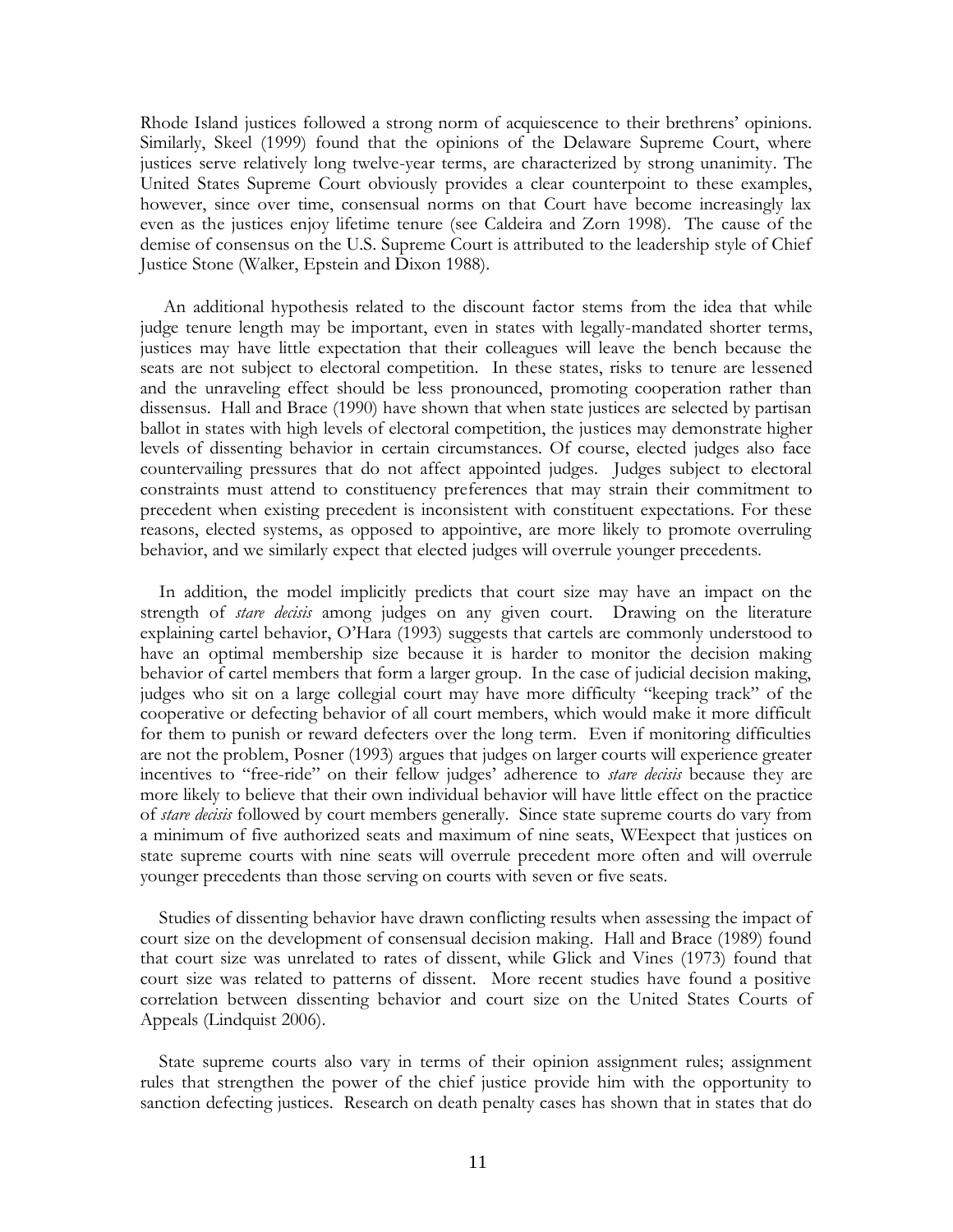permit a seniority advantage in decision making, junior members are significantly less likely to dissent than their senior counterparts, although the effects of seniority is reversed in states that have no seniority advantage--with senior judges more likely to join majorities (Hall and Brace 1999). In the context of overruling behavior, one would expect that procedures that serve to enhance chief justices' authority and control would promote consensus and greater adherence to precedent. State courts vary substantially with respect to their method of opinion assignment, with some using a random assignment procedure and others providing that the chief justice will assign the majority opinion even when he is in dissent. The strategic analysis would therefore suggest that judges who sit on courts where opinions are assigned exclusively by the chief justice will overrule less frequently and will be less likely to overrule younger precedents.

One final hypothesis relates to the utility gained from defection. Judges will be more motivated to deviate from existing precedent if their preferences conflict with prior doctrinal pronouncements. The social science literature is replete with evidence that the distance between the ideological direction of existing precedent (or majority opinion) and a judge's policy preferences are related to the judge"s willingness to vote in favor of overruling precedent or to dissent (Spaeth and Segal 1999; Brenner and Spaeth 1995; Hansford and Spriggs 2006; Hettinger, Lindquist and Martinek 2006). This hypothesis is most easily evaluated with data measured at the judge-level. Even at the aggregate court-level, however, it is possible to assess the impact of judicial preferences. To the extent that changes to the median justices" preferences shift over time, overruling decisions should become more likely. More simply, ideological change on a court over time may produce greater ideological disagreement between justices over the policy outcomes promoted by existing precedent. Controlling for this effect is also important to ensure that the impact of tenure length is not solely a function of personnel turnover—with new justices bringing different preferences to the bench. In this connection, therefore, We expect that overruling behavior (including an increased propensity to overturn newer precedents) will increase as a court's ideological preferences (as measured by the median justice) shift over time.

### **IV. Data and Models**

 $\overline{a}$ 

*Dependent Variables:.* To test the hypotheses set forth above, two dependent variables were measured. First, a count variable was developed to measure the frequency of state supreme court decisions that are overruled in each year over the period 1975 to 2004. These data were collected from Westlaw by (1) downloading all citations (in excess of two million cites) to decisions rendered by the (52) state supreme courts over the entire course of their histories, (2) reformatting those citations using Perl programming language<sup>13</sup> to create efficient input files for Westcheck, (3) submitting the files to Westcheck, (4) parsing the Westcheck output to identify all red flagged cases and the decisions overruling those case in whole or in part, and (5) generating a comprehensive database of all overruled and overruling decisions for all states across all years. This database provided the basis to develop a second dependent variable measuring the median age of precedents overruled in each state supreme court per year. These two dependent variables were then combined with a dataset of institutional variables at the state level; because these institutional variables were limited in scope from 1975 to 2004, the multivariate analysis encompasses that 30 year period only. The data

<sup>13</sup>We are very grateful to Charles Keckler for providing me with the prototype of this Perl parsing program, as well as to Charles Dupont and Brian Turnbull for their tireless programming efforts.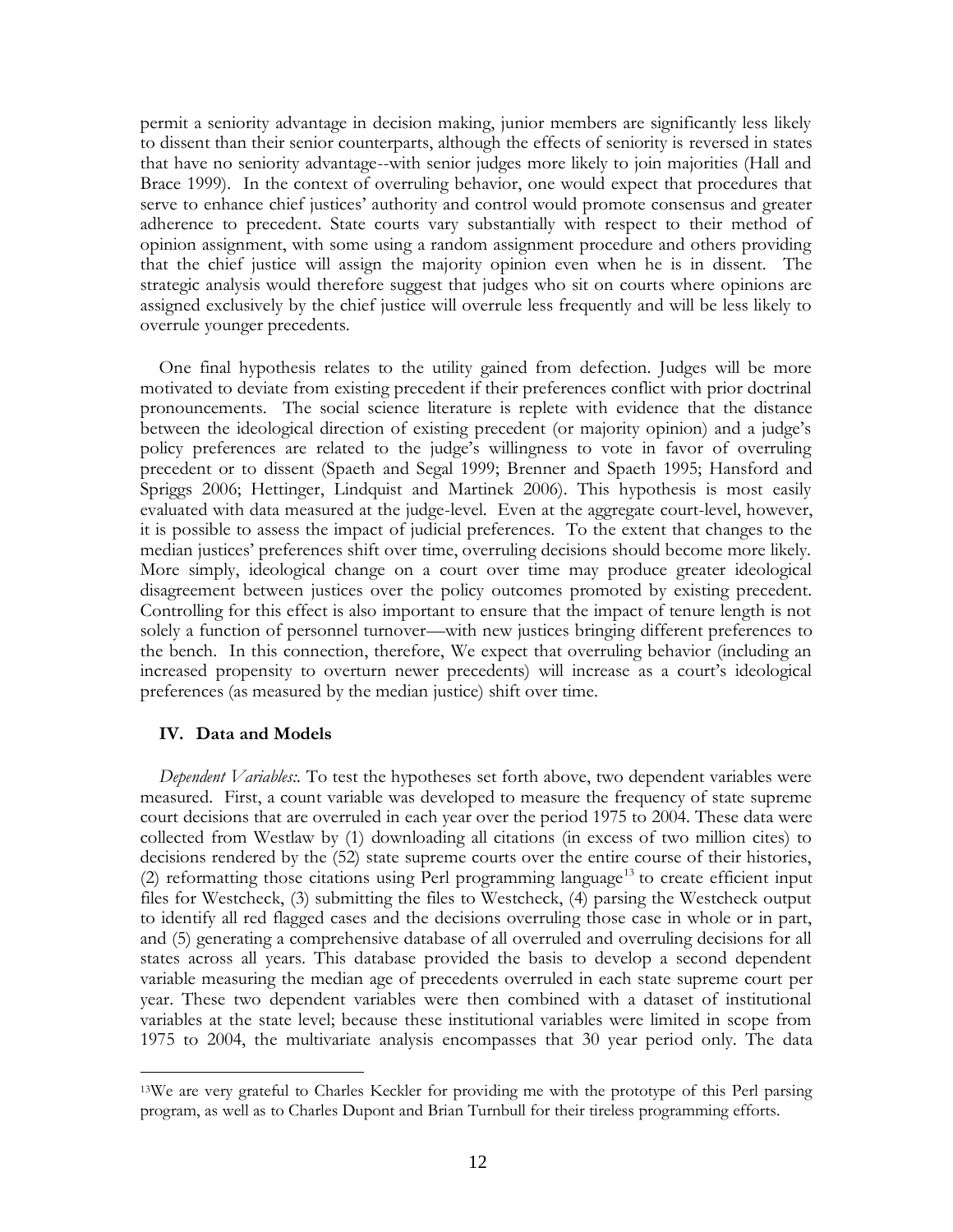include only those decisions that reflect violations of intertemporal *stare decisis;* overruling actions by the state legislature (i.e. superceding by statute) or by the U.S. Supreme Court are excluded.

The distribution of the dependent count variable demonstrates considerable variation across the states in terms of their propensity to overrule precedent. Figures 1a-1d enable comparison of the mean and median values on the count variable across the states, by region. Over the thirty year period presented in the dot plots, it appears that some states overruled existing precedent very infrequently, while others were quite active. In the Midwest, the Illinois Supreme Court almost never overruled precedent; its mean and median counts are both close to zero. Nebraska and Ohio, on the other hand, overruled more than six precedents per year on average. Northeastern states demonstrate less variation, with values clustering between zero and three for all states. Means and medians for the Western states reflect greater dispersion. Montana and Washington are particularly distinguished in terms of their propensity to overrule; in the case of Montana, this proclivity to overrule precedent has been recognized and criticized in the literature (Renz 2004). Southern states are also remarkably varied, with Texas (Criminal) and Alabama leading the pack with the largest median overrulings over the period (close to ten for Alabama, almost fifteen for Texas). These findings comport with existing research demonstrating a high rate of overruling behavior in Alabama (Lindquist and Pybas 1998). As for age of the overruled precedents, the average per year of the median age of overruled precedents was 21.17 years, with a minimum of .21 years and a maximum of 148.87 years.

### **Figures 1a - 1d about here.**

*Independent Variables: Research Hypotheses.* The theoretical model and research hypotheses presented above directed attention to five variables of particular interest. These variables were measured as follows: (1) Tenure Length, measured as (a) the average number of years served by sitting justices on each supreme court per year and (b) the standard deviation in the tenure of justices on the bench each year; (2) Selection Method, measured as a dummy variable reflecting whether the state"s formal selection mechanism involve (a) legislative or gubernatorial appointment (the reference category), (b) merit selection, (c) nonpartisan election, or (d) partisan election; (3) Court Size, measured as the number of authorized seats on each court per year; (4) Chief Justice Opinion Assignment, measured as a dummy variable coded as one if the chief justice has exclusive authority to assign the majority opinion; and (5) Ideological Change, measured as the absolute value of the change in each court"s median  $\overline{({}^{\alpha}PAJID^{\alpha})}$  Scores<sup>14</sup> over the previous year.

*Independent Variables: Controls.* Additional variables were added to the model to control for alternative explanations or influences on overruling behavior. First, court dockets differ in terms of the mixture of cases on their agenda and their caseloads. To control for these differences, a dummy variable was added to the model reflecting the presence or absence of an intermediate appellate court. Where an intermediate court exists, supreme court justices typically exercise greater discretion to choose the cases on their dockets. This discretionary

<sup>14</sup> PAJID scores were created by Paul Brace, Melinda Hall and Laura Langer (2000) based on elite and citizen ideology in the judges" state at the time of appointment or election, adjusted for party identification. The scores range from 0 to 100, with larger values associated with increased liberalism.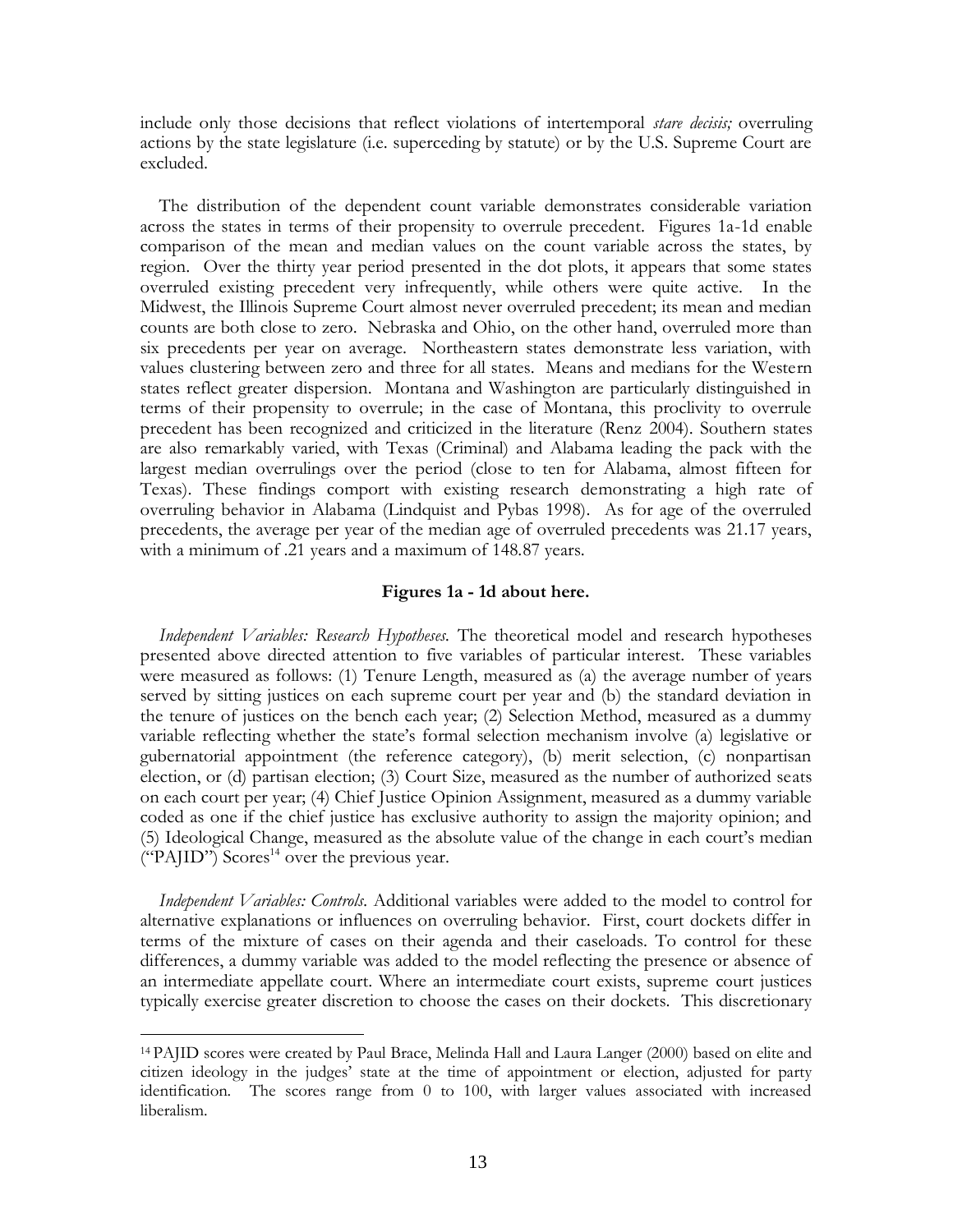docket may lead to increased overruling behavior controlling for other factors, as justices in states with intermediate appellate courts may exercise their certiorari jurisdiction to identify cases as vehicles for legal change. Professionalization of the judiciary may also affect overruling behavior if professionalization carries with it an increased concern for institutional legitimacy. As a proxy for professionalization, therefore, the model includes a measure of the number of law clerks assigned to each associate justice. Increasing assistance by law clerks may cut both ways, of course, if these newly minted lawyers press their justices to innovate or provide justices with the necessary leisure time to craft opinions that change the legal status quo. As for caseload itself, a direct measure of the number of cases on each court"s docket per year would be ideal. Unfortunately, comparable data across courts for the years analyzed here is extremely difficult to acquire.<sup>15</sup> For that reason, the model includes a control for state population, which is highly correlated with total supreme court filings ( $r =$ .75) for the years and states in which caseload date is available and reliable. Caseload mix may also be affected by the demographic characteristics of the states; a variable was therefore included in the model to reflect the level of urbanization in each state. Finally, the opportunity to overrule precedents may depend on the available pool of precedents in each state. To account for differences in the number of precedents available for review and invalidation, a measure reflecting the age of the state was incorporated into the model as well.

Furthermore, state supreme court justices" responsiveness to precedent may be affected by the state"s political environment. Where the state legislature is highly professional and active, for example, obsolete judicial decisions may be superceded by statute, obviating the need for the court to overrule its own decisions. For that reason, the model controls for legislative professionalism in each state based on a measure developed by Squire (2007). Other institutional constraints may affect the justices" behavior as well. Where constitutional amendments are easily obtained, it may affect the justices" adherence to precedent, either because it narrows their policy making authority or because they must overturn precedent to bring judicial doctrines into conformity with changing constitutional principles. For that reason, a measure of the rate of constitutional amendment in each state since 1975, created by Donald Lutz (1994), was incorporated into the model as well. Finally, regional effects were controlled with dummy variables reflecting the state"s geographic location, with the South omitted as the reference category. Descriptive statistics for the dependent and independent variables are presented in the appendix.

In the model of overruled decisions per year, the dependent variable constitutes a count of the number of such decisions truncated at zero; as such, it conforms to a poisson distribution. Given overdispersion in the data, the model was fitted using negative binomial regression (NBMR), with fixed effects for each state. As in many cross sectional time series models, however, several of the variables were invariant or largely invariant over time.<sup>16</sup> These "sluggish" variables are often correlated with unit effects and thus reduce the efficiency of the model and inflate standard errors. To address this concern, the count model was also estimated using a panel fixed effects vector decomposition (FEVD)

<sup>&</sup>lt;sup>15</sup> The National Center for State Courts compiles such data, but the states report the information in different formats and occasionally fail to report it altogether.

<sup>16</sup> These sluggish variables include (1) the rate of constitutional amendment, (2) chief justice opinion assignment, (3) legislative professionalism, and (4) the clerks assigned to each associate justice.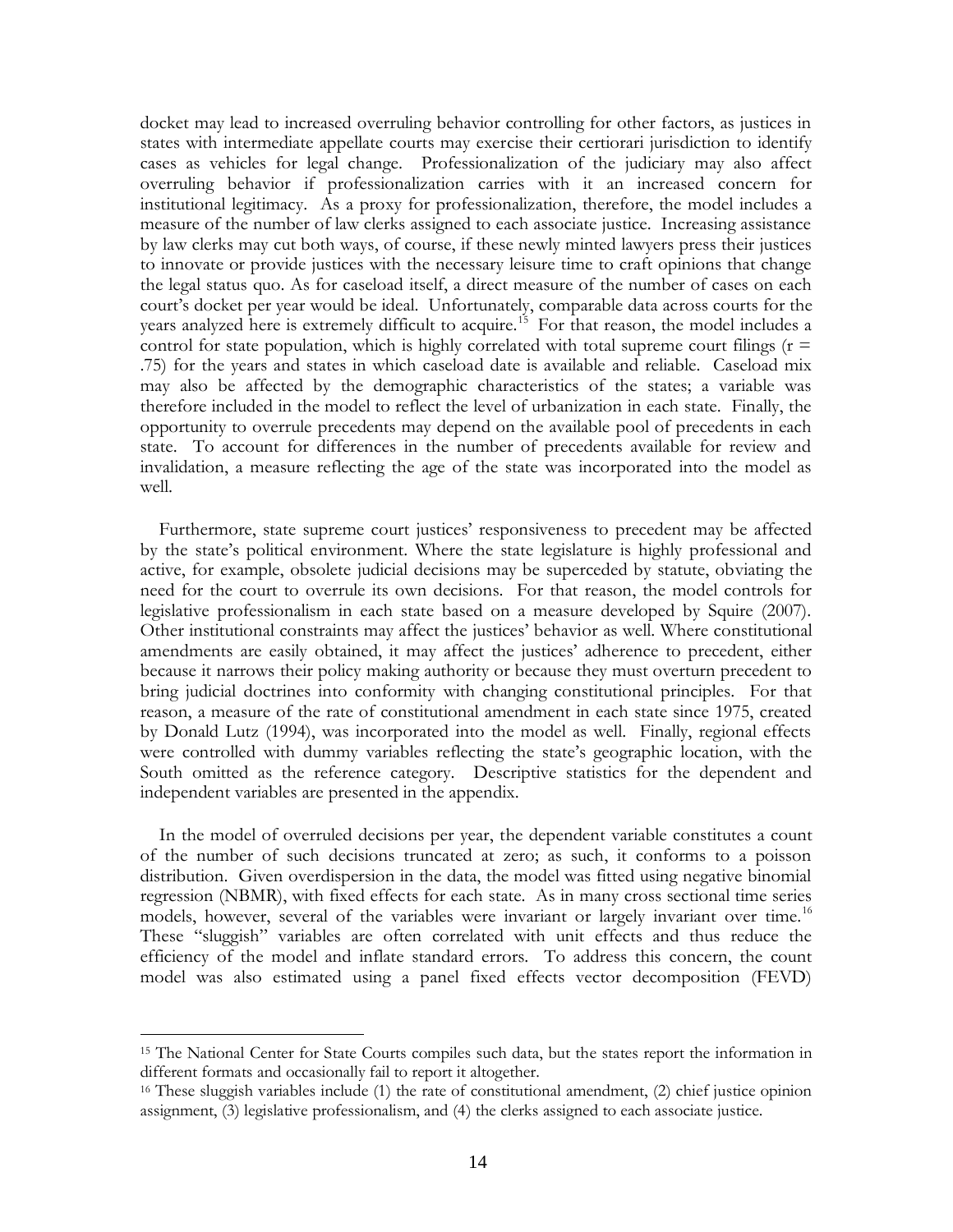procedure developed by Plumper and Troeger  $(2007).<sup>17</sup>$  Although this model is not ideal as it employs an ordinary least squares estimator to model count data that conform to a poisson distribution—the results are presented for purposes of comparison. (No FEVD procedure has yet been developed to model cross-sectional time-series count data.) The FEVD model may provide a more accurate assessment of the influence of the time-invariant and rarely changing variables in the model. The results of these count models are presented in Tables 1a and 1b. The model of the median age of precedents overruled per year, given its essentially continuous dependent variable, was also estimated using FEVD, with the dependent variable weighted to reflect the number of overruling decisions in each year. The results of the age model are presented in Table 2.

#### **Tables 1a, 1b and 2 about here.**

## **V. Results**

 $\overline{a}$ 

## **A. Tenure Length, Court Size, Selection Method**

All three models provide support for the hypothesis that longer tenure lengths promote more stable precedent. This measure evaluates the notion that justices may structure their behavior in relation to the likelihood of continued interaction with their colleagues currently on the bench. Note that this measure is superior to one based solely on formal term length, since even in states with short terms, competition for seats may be minimal In contrast, the tenure variable measures the *actual average tenure* experienced by justices in each court. As tenure length increases, the number of cases overruled decreases. Moreover, as tenure length increases, justices are less likely to overturn younger precedents. The measure of central tendency (average tenure length) appears to capture the variable"s complete effect in the count models; the variability of tenure in a given year has no effect on the justices' propensity to overrule precedent. On the other hand, the variability of tenure does appear to influence a court's willingness to overturn younger precedents (in a one-tailed test of statistical significance). Where judges vary in their length of time on the bench, younger precedent becomes more vulnerable to invalidation.

In addition to tenure length, court size is also significantly associated with overruling behavior, suggesting a free rider effect on the cooperative norm. Richard Posner noted this possibility in 1993. In discussing adherence to precedent, he observed that a serious freerider problem exists but that members of higher courts "are few enough to be concerned about the impact of their behavior with respect to precedent on the survival of the practice of decision according to precedent in their jurisdiction" (1993, 18 n. 30). He added a caveat, however: "We might expect, therefore, that a comparison of the different state supreme courts (which differ in size) would show that the smaller the court, the less frequently it overrules its previous decisions" (ibid.). In fact, this hypothesis is strongly supported in the data. Larger courts overrule precedent more frequently and overrule younger precedents as well.

<sup>17</sup> The FEVD procedure proceeds in three steps: (1) it runs a fixed effects model to obtain the unit effects, (2) breaks down the unit effects into the part explained by the time-invariant or rarely changing variables and an error term, and (3) re-estimates the first stage by pooled OLS including the time-invariant variables plus the error term of stage two, which accounts for the unexplained part of the unit effects.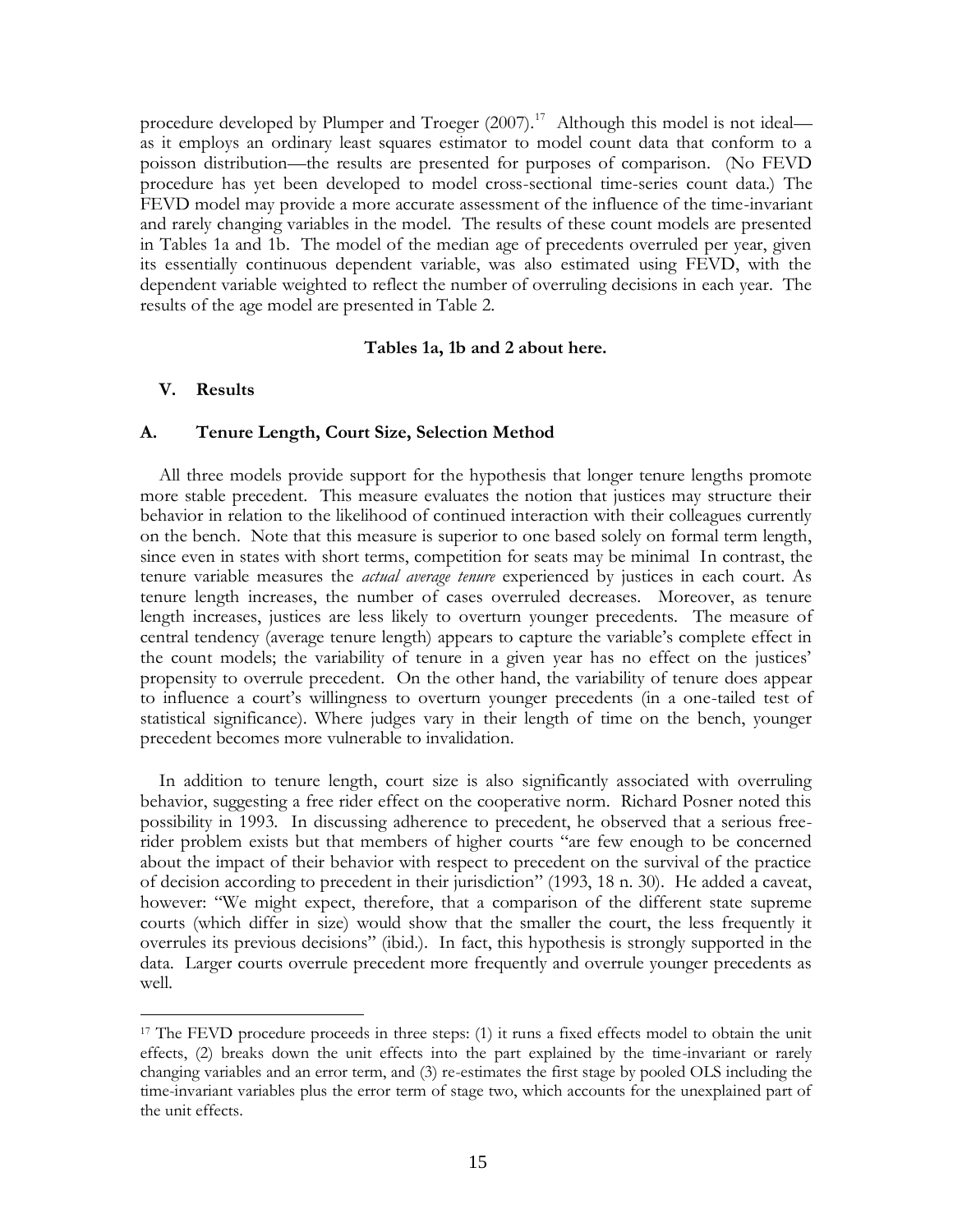#### **Figure 2 about here.**

Figure 2 provides a graphical depiction of the impact of court size on overruling frequency, controlling for tenure length. To create the figure, all other variables were held at their means. Note the substantively large impact of moving from a court with five or seven justices to one with nine justices. It appears that the addition of two judges to a seven member court has the potential to significantly alter justices' willingness to adhere to existing precedent. In addition, the graph illustrates that tenure length has the more pronounced influence on these larger courts; justices" overruling behavior on smaller courts seem impervious to considerations regarding the time horizon on service with fellow judges on the bench. The influence of court size on the age of overruled precedents is substantively less profound yet not inconsequential: for every one judge increase on the bench, the court overturns precedent that is about two years younger on average.

Selection method also plays an important role in terms of the stability of precedent. Partisan elected courts are far more likely to overturn existing precedent than courts selected by other methods. This finding stands in interesting contrast to Hanssen"s conclusions based on appeal rates in state supreme courts. Hanssen (1999) concluded that appeal rates in elected states are significantly lower than in other states because litigants are able to predict case outcomes based on ideological or partisan cues created by these selection mechanisms. The findings in this study support Hanssen"s conclusions to the extent they show that elected judges are less willing to allow precedent to bind their decisions. In this sense, their behavior may be quite predictable on ideological grounds. Figure 3 graphically illustrates the relationship between selection method, tenure length and overruling behavior, holding all other variables constant at their means, and demonstrates the profound influence selection method exercises over adherence to precedent.

## **Figure 3 about here.**

As for the age of the overruled precedents, partisan elected courts overrule significantly younger precedents: almost seven years younger on average. Even after controlling for the vulnerability of elected judges" seats via the tenure variable, it appears that partisan elected judges are far more willing to overrule precedents and to overrule them at a rapid pace.

## **B. Other Institutional Effects**

It was also hypothesized that certain "punishment" mechanisms may enhance justices' respect for the reciprocity norm of *stare decisis*. In particular, where the chief justice exercises complete control over opinion assignment, it may offer her the opportunity to sanction justices who fail to cooperate by deviating from precedent. This variable does not perform as expected, however. In states where the chief has exclusive authority to assign opinions, it results in the more frequent overturning of younger precedents and, according to the FEVD count model, the more frequent overruling of precedents in general. Since the chief justice assignment variable is invariant over time, the FEVD model may provide the better assessment of its effects. The result for the age model also suggests that chief justice opinion assignment is correlated with overruling of younger rather than older precedents. The performance of this variable thus does not support the hypothesis that chief justices with sanctioning capacities promote adherence to *stare decisis*.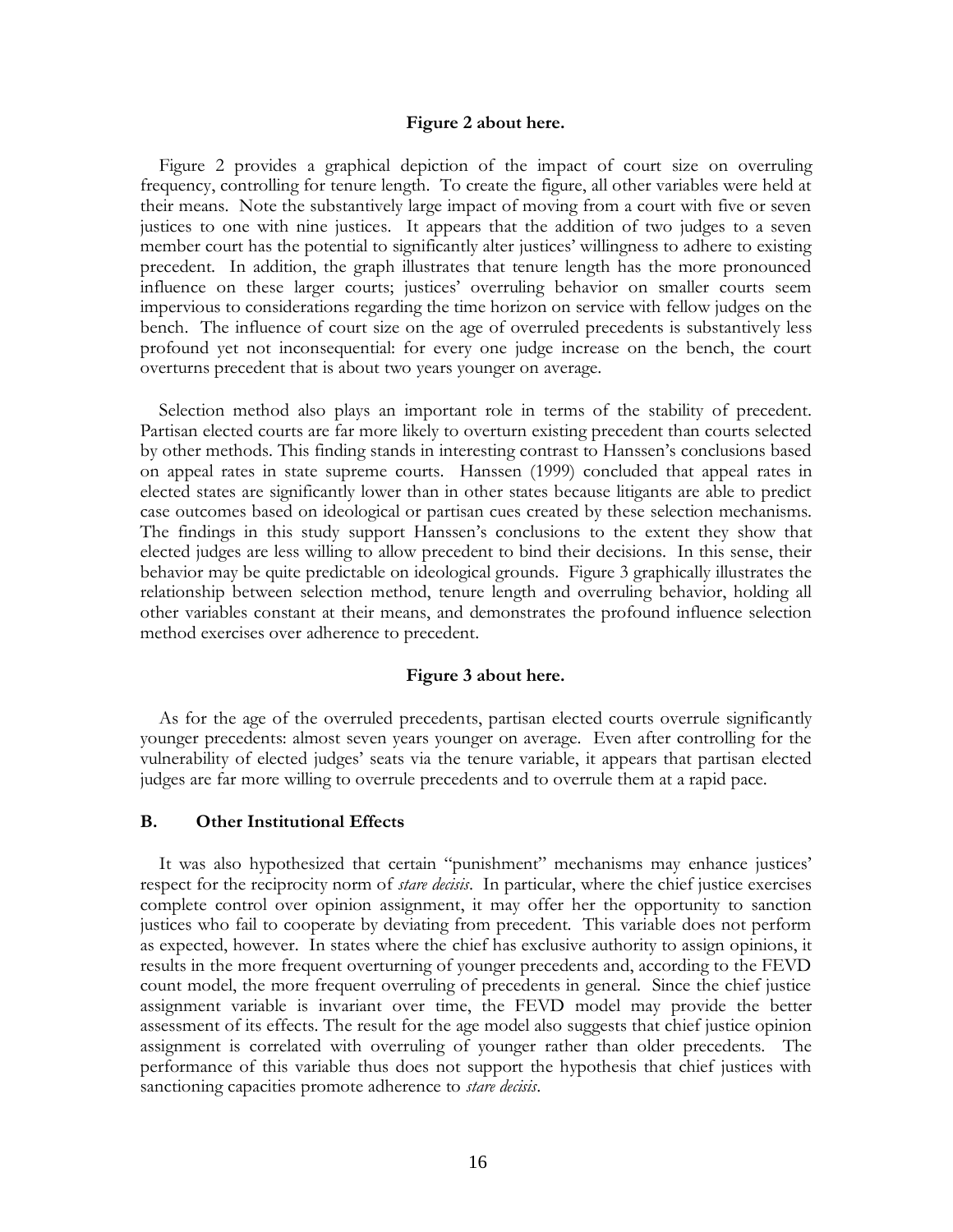Other institutional variables were significant in one or all of the models. The existence of an intermediate appellate court promotes overruling behavior and results in the overruling of younger precedents, all else being equal. Docket composition could provide one explanation for this result. Where an intermediate appellate court exists, supreme court justices have greater discretion over their own dockets and may be inclined to choose cases that trigger more intense ideological preferences. On the other hand, professionalization of the judiciary, as measured by the number of clerks assigned to each justice, appears to promote adherence to *stare decisis.* In the FEVD count model, the number of law clerks is negatively related to the count of overruled decisions per year. The sign of the coefficient is also negative in the NBMR count model, although not significant. Similarly, as the number of clerks increases, the justices demonstrate a reduced propensity to overturn newer decisions. For each additional law clerk assigned, the median age of overturned precedents increases by about 2.5 years.

### **C. Legal Environment**

Judges" decisions to alter the legal status quo may also be affected by the activities of other institutional players. Judges may believe it necessary to overrule precedent in order to bring public policy into conformity with prevailing social or economic conditions. But where another law-making institution performs that function effectively, the judiciary"s need to overrule precedent may be reduced. Consider the variable in these models that measures legislative professionalism. In the count models the variable"s coefficient is negative (and significant in the FEVD model), indicating that the existence of a professional legislature is associated with a greater adherence to *stare decisis* in the state supreme court. Yet at the same time, legislative professionalism has a significant impact on the age of precedents overruled in state supreme courts as well. Professional legislatures are associated with the overruling of *younger* precedents. Although further exploration is necessary to sort out any causal relationship between these variables, one might speculate that active legislatures (1) reduce the policy-making space available to judiciaries, thus rendering some overruling decisions unnecessary, and (2) eliminate obsolete doctrinal rules, thus obviating the need for the judiciary itself to correct outdated (older) precedents.

The ease with which the state constitution is amended is also related to overruling behavior. In the FEVD count model, the variable is positive and statistically significant, suggesting that frequent constitutional amendments drive more frequent overruling behavior by state supreme courts. Because the FEVD model more accurately assesses the influence of variables that are invariant across time (as is the constitutional amendment rate), this result is probably the more reliable statistic. As for the age of overruled decisions, more frequent constitutional amendment is related to the invalidation of younger precedents. Thus, where the legal context is one of frequent constitutional change, it appears to promote an environment in which the supreme court responds accordingly.

#### **VI. Discussion**

These findings provide some empirical support for the strategic model of overruling behavior. More fundamentally, it also reflects the importance of judicial institutions for the rule of law as manifested through precedent. The data support the hypotheses that court size, tenure length and selection method, in particular, will influence courts' adherence to the norm of *stare decisis.* At this point, however, it is important to pause and consider alternative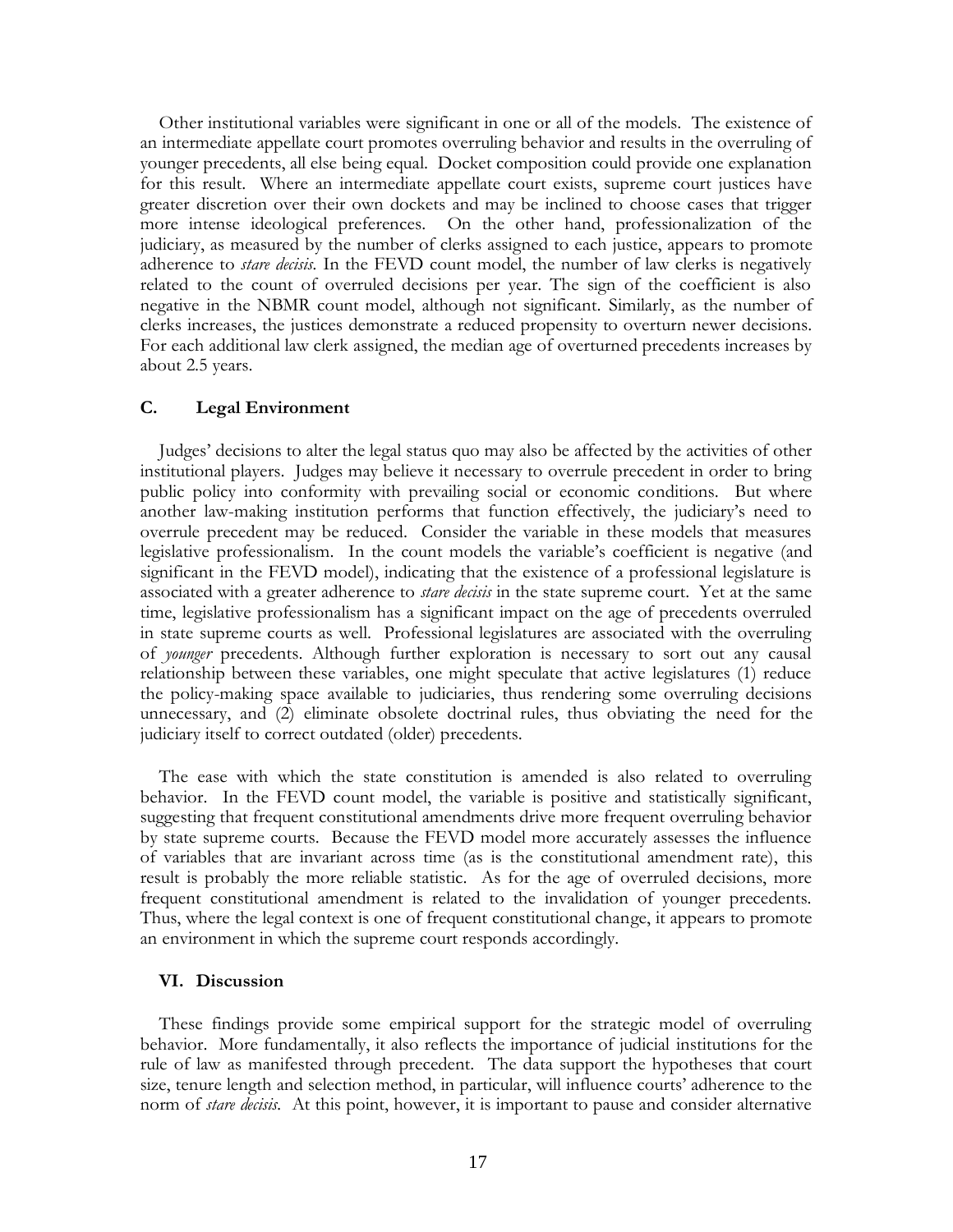explanations for these results. With respect to judges selected by partisan election, it is very possible that selection effects explain the results found here. Posner has observed that adherence to judicial norms is part of the judicial "game": "if you don"t obey them, your not playing the judicial "game." According to Judge Posner, the rules of the game are imparted in law school, and "judicial selection procedures select for persons who *want* to play the judicial game rather than some other game, such as partisan politics" (2997, 365). Yet judges elected via partisan ballot may indeed be playing the game of partisan politics and may be less willing to adhere to precedent as a result. In their recent study of elected and appointed courts, Choi, Gulati and E. Posner find that elected judges make more campaign contributions and are more likely to have gone to law school in a lower ranked law school in the state in which they sit (2007, 41). According to these authors, elected judges "are more like politicians and less like professionals" (ibid.). Perhaps we should not be surprised that they overturn precedent more often. The influence of selection method, therefore, may itself be due to selection bias in that *certain types of judges* are more likely to participate in judicial elections.

As for the influence of tenure length, one explanation is that cooperative norms are more likely to form when judges expect to serve longer terms with each other, thus providing the sanctioning opportunities for those judges seeking to enforce the norm. At the same time, however, the impact of this variable may have a simpler explanation: where judges serve for longer periods with each other, they are more likely to have participated in the production of precedent with which they continue to agree over time. Courts with stable judiciaries are more likely to produce stable precedent. This latter explanation is undermined to some extent, however, by the model"s control for ideological change on the court.

The variable reflecting court size is less amenable to alternative explanations. It is difficult to conceptualize why court size should be related to overruling behavior except through reference to free rider considerations. Controlling for other factors, court size is positively related to the propensity to overrule and negatively related to the age of overruled precedents. More simply, larger courts overrule more often and overrule younger precedents. This result is most easily explained in reference to the collective action problems experienced by larger groups.

Other variables suggest some interesting institutional or contextual influences on the norm of *stare decisis* in these courts. Professionalization of the judiciary and the legislature appear to shape courts' willingness to overrule precedent. Where the judiciary is professionalized, it promotes adherence to the norm. Perhaps professional judiciaries are more sensitive to their institutional legitimacy, which translates into a greater willingness to follow precedent. Since professionalization is measured in terms of the number of law clerks assigned to each justice, it is also possible that law clerks provide a check on judges" propensity to overrule. Indeed, clerks emerge directly from law school where they are drilled in the common law method. Professional legislatures may also promote adherence to the norm because they "crowd out" judicial policy making. And the legal environment within which judges operate may be affected by the ease with which constitutional amendments may be obtained. These findings indicate that judicial behavior is shaped within a larger legal environment that either promotes or undermines rule of law values. Indeed, where the judiciary and legislature are highly professional and the constitution remains stable over time, these factors may work in tandem to produce a stable legal environment. Such larger institutional dynamics deserve further exploration in future research.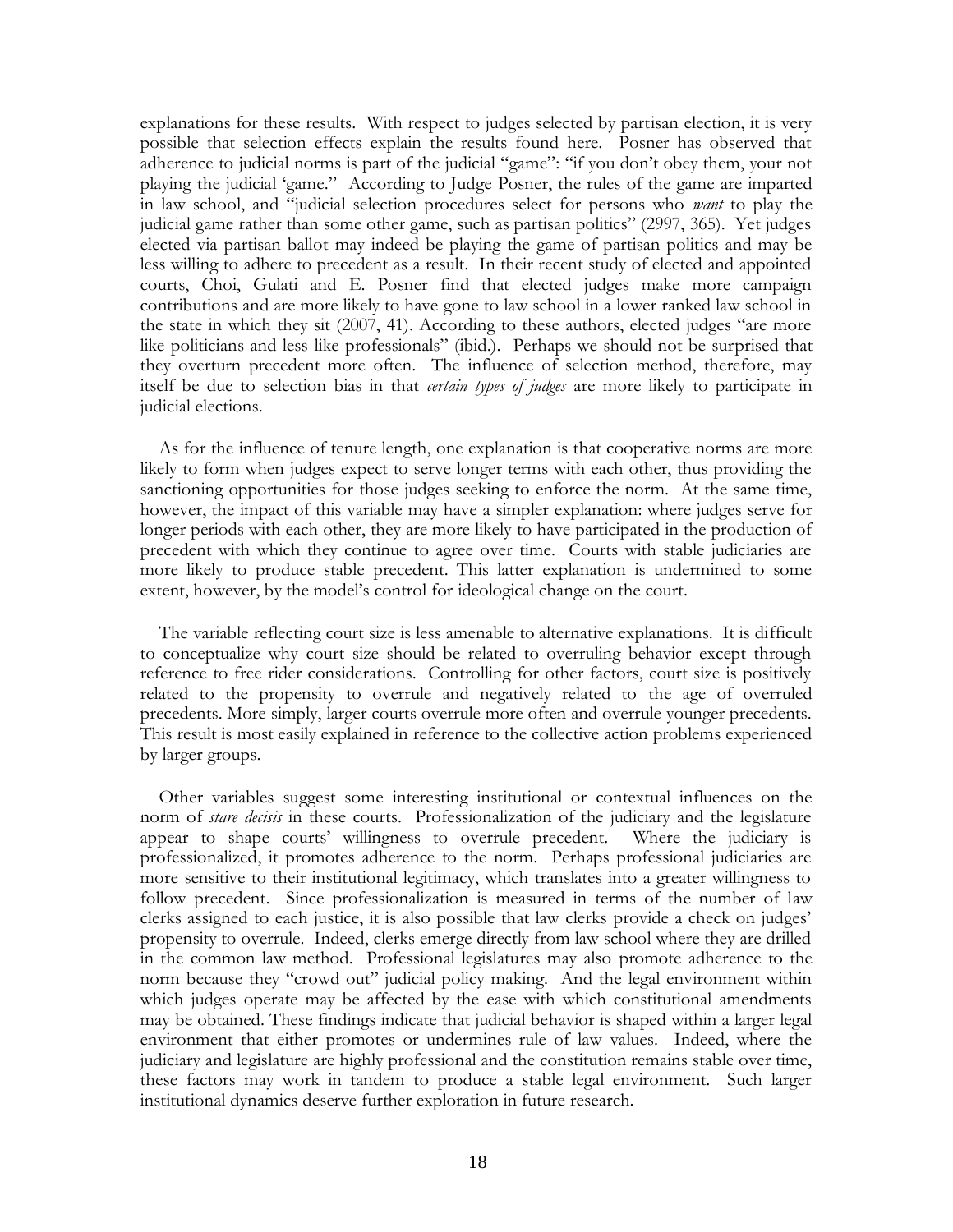In total, the models provide some preliminary support for the strategic model of precedent, but they are not dispositive. Adherence to the norm of *stare decisis* may depend in part on institutional mechanisms or structures that enable judges to promote cooperation and sanction defectors, as suggested by the theory. Nevertheless, reasonable alternative explanations exist for the influence of at least some of the variables in the model. Moreover, the chief judge opinion assignment variable—hypothesized to promote adherence to the norm—fails to perform in the manner predicted by theory. Yet the results do indicate clearly that the strength of *stare decisis* is affected by a number of institutional and contextual factors, whether or not their influence is specifically related to strategic behavior by individual judges. In that sense, the model highlights the importance of institutional structures to the development of consensual behaviors within courts.

From a normative perspective, interpretation of these results may depend on one's perspective regarding the value of *stare decisis.* Social science cannot assist observers in drawing conclusions about optimal levels of adherence to the norm. Stability and predictability in the rule of law is certainly valuable, but so is the law"s adaptation to changing circumstances. To the extent that one values strong adherence to precedent, institutional structures that favor that result include judicial appointment with longer tenure lengths and a smaller court. On the other hand, for those who prefer legal rules that reflect the preferences of constituents and that are more easily adapted to change, different institutional structures are preferable.

That having been said, this research provides only a starting point for considering the influence of institutional structures on adherence to *stare decisis*. Because the available data is limited at this point to aggregate measures of court performance, the study"s results must be interpreted as provisional only. Judge-level and case-level data is likely to shed additional light on the influences that shape the development of this important reciprocity norm in appellate courts.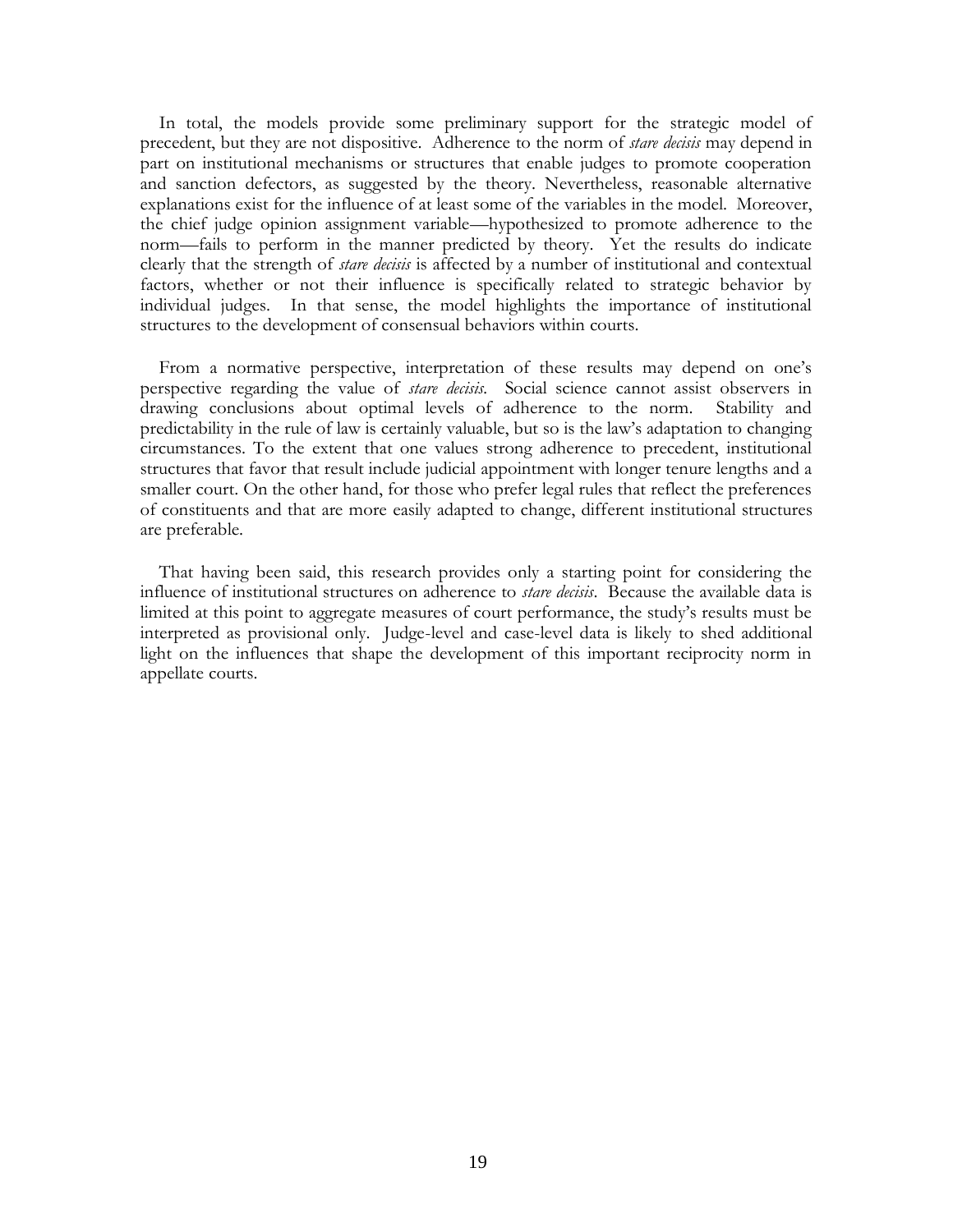#### **References**

Andreoni, J. and Miller, J. H. 1993. "Rational Cooperation in the Finitely Repeated Prisoner"s Dilemma." *Economic Journal* 103:570-585.

Axelrod, Robert. 1984. *The Evolution of Cooperation*. New York: Basic Books.

Baum, Lawrence, 2006. *Judges and Their Audiences: A Perspective on Judicial Behavior.* Princeton: Princeton University Press.

Beiser, Edward N. 1974. "The Rhode Island Supreme Court: A Well-Integrated Political System." *Law and Society Review* 8:167-86.

Bendor, Jonathan and Piotr Swistak. 1997. "The Evolutionary Stability of Cooperation" *American Political Science Review* 91:290-307.

Bueno de Mesquita, Ethan and Matthew Stephenson. 2002. "Informative Precedent and Intrajudicial Communication." *American Political Science Review* 96:755-766.

Boyea, Brent. 2007. "Linking Judicial Selection to Consensus." *American Politics Research*  35:643-670.

Brace, Paul, Laura Langer and Melinda Gann Hall. 2000. "Measuring the Preferences of State Supreme Court Justices." *Journal of Politics* 62: 387-413.

Brace, Paul and Melinda Gann Hall. 1990. "Neo-Institutionalism and Dissent in State Supreme Courts." *Journal of Politics* 53:54-70.

Brenner, Saul and Harold Spaeth. 1995. *Stare Indecisis: The Alteration of Precedent on the Supreme Court, 1946-1992*. Cambridge: Cambridge University Press.

Caldeira, Gregory and Christopher C.W. Zorn. 1998. "On Time and Consensual Norms in the Supreme Court." *American Journal of Political Science* 42:874-902.

Campbell, J. Louis, III. "The Spirit of Dissent." *Judicature* 66:304-312.

Cardozo, Benjamin. 1921. *The Nature of the Judicial Process*. New Haven: Yale University Press.

Choi, Stephen J., Mitu Gulati and Eric A. Posner. 2007. "Professionals or Politicians: The Uncertain Empirical Case for an Elected Rather than Appointed Judiciary." Paper presented at the Conference on Empirical Legal Studies, New York, NY.

Corley, Pamela. 2006. "The Impact of Concurring Opinions." Paper presented at the Annual Meeting of the Midwest Political Science Association.

Easterbrook, Frank. 1988. "Stability and Reliability in Judicial Decisions." *Cornell Law Review* 73:422-433.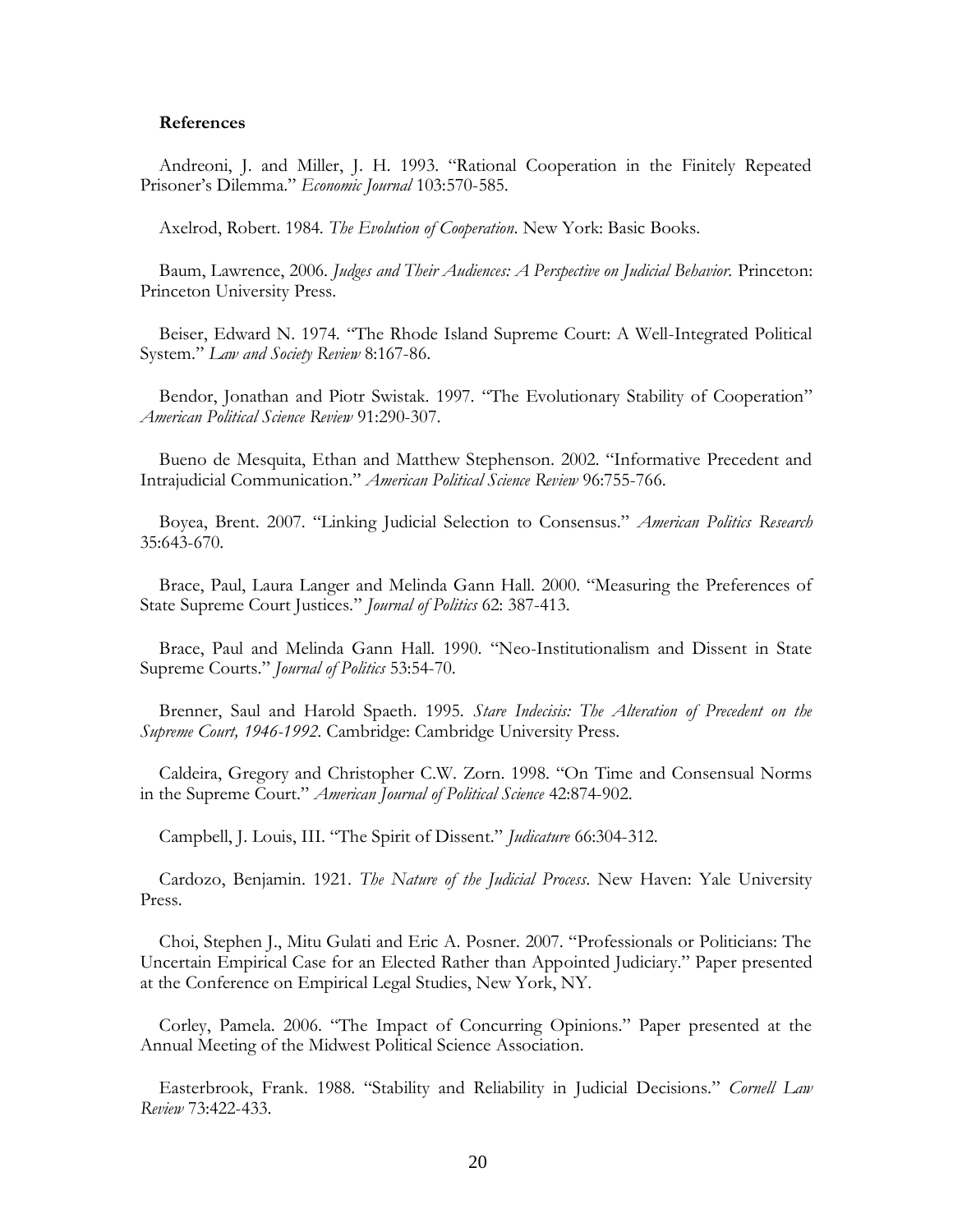Epstein, Lee and Jack Knight. 1998. *The Choices Justices Make*. Washington D.C.: Congressional Quarterly Press.

Eskridge, William N. Jr. and Philip P. Frickey, eds. 1994. *Hart and Sack's The Legal Process: Basic Problems in the Making and Application of Law*. Westbury, N.Y.: Foundation Press.

Gates, Scott and Brian D. Humes. 1997. *Games, Information, and Politics: Applying Game Theoretic Models to Political Science.* Ann Arbor: University of Michigan Press.

Glick, Henry R. and Kenneth N. Vines. 1973. *State Court Systems*. Englewood Cliffs N.J.: Prentice-Hall.

Grief, Avner. 1998. "Historical and Comparative Institutional Analysis." *American Economic Review* 88(2):80-84.

Gulati, Mitu and C.M.A. McCauliff. 1998. "On Not Making Law." *Law and Contemporary Problems* 61:157-224.

Gurerk, Ozgur, Bernd Irlenbusch and Bettina Rockenbach. 2006. "The Competitive Advantage of Sanctioning Institutions." *Science* 312: 108-111.

Guthrie, Chris, Jeffrey J. Rachlinski, and Andrew J. Wistrich. 2001. "Inside the Judicial Mind." *Cornell Law Review* 86:777-804.

Hall, Melinda Gann. 1992. "Electoral Politics and Strategic Voting in State Supreme Courts." *Journal of Politics* 54:427-446.

Hall, Melinda Gann. 1990. "Opinion Assignment Procedures and Conference Practices in State Supreme Courts." *Judicature* 73:209-214.

Hall, Melinda Gann. 1987. "Constituent Influence in State Supreme Courts: Conceptual Notes and a Case Study." *Journal of Politics* 49:1117-24.

Hall, Melinda Gann. 1985. "Docket Control as an Influence on Judicial Voting." *Justice System Journal* 10:243-255.

Hall, Melinda Gann and Paul Brace. 1999. "State Supreme Courts and Their Environments: Avenues to General Theories of Judicial Choice," in Clayton, Cornell and Howard Gillman, eds. *Supreme Court Decision Making: New Institutionalist Approaches.* Chicago: University of Chicago Press.

Hall, Melinda Gann and Paul Brace. 1992. "Toward an Integrated Model of Judicial Voting Behavior." *American Politics Quarterly* 20:147-168.

Hall, Melinda Gann and Paul Brace. 1989. "Order in the Courts: A Neo-Institutional Approach to Judicial Consensus." *Western Political Quarterly* 42:391-407.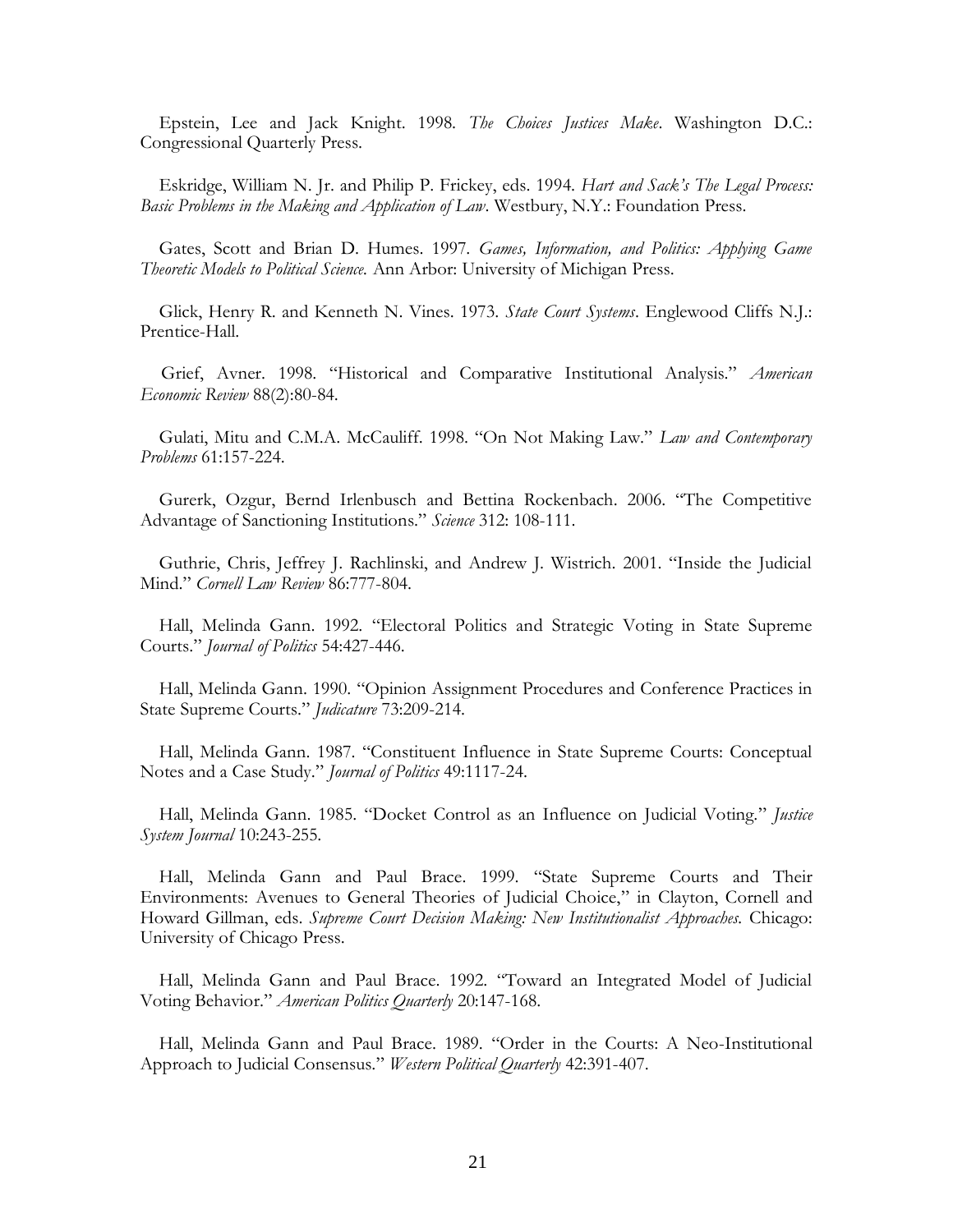Hansford, Thomas and James F. Spriggs, II. 2006. *The Politics of Precedent on the United States Supreme Court.* Princeton: Princeton University Press.

Hanssen, F. Andrew. 1999. "The Effect of Judicial Institutions on Uncertainty and the Rate of Litigation: The Election versus Appointment of State Judges." *Journal of Legal Studies* 28:205-232.

Hettinger, Virginia, Stefanie A. Lindquist and Wendy Martinek. 2006. *Judging on a Collegial Court: Influences on Appellate Court Decision Making.* Charlottesville: University of Virginia Press.

Knight, Jack and Lee Epstein. 1996a. "On the Struggle for Judicial Supremacy." *Law and Society Review* 30:87-120.

Knight, Jack and Lee Epstein. 1996b. "The Norm of Stare Decisis." *American Journal of Political Science* 40:118-135.

Levi, Edward H. 1949. *An Introduction to Legal Reasoning.* Chicago: University of Chicago Press.

Lindquist, Stefanie A. 2006. "Bureaucratization and Balkanization on the United States Courts of Appeals: The Origins and Effects of Decision Making Norms in the Federal Appellate Courts." *University of Richmond Law Review*, forthcoming.

Lindquist, Stefanie A. and Cross, Frank B. 2005. "Empirically Testing Dworkin's Chain Novel Theory: Studying the Path of Precedent." *New York University Law Review.* 80:1156.

Lindquist, Stefanie and Kevin Pybas. 1998. "State Supreme Court Decisions to Overrule Precedent, 1965-1996." *Justice System Journal* 20:17-27.

Lutz, Donald. 1994. "Toward a Theory of Constitutional Amendment." *American Political Science Review* 88:355-370.

Martinek, Wendy 2006. "Small Group Theory and the U.S. Courts of Appeals." Paper presented at the Annual Meeting of the Midwest Political Science Association, Chicago, IL.

Miceli, Thomas J. and Metin M. Cosgel. 1994. "Reputation and Judicial Decision-Making." *Journal of Economic Behavior and Organization* 23:31-51.

McGuire, Kevin. 2004. "The Institutionalization of the U.S. Supreme Court." *Political Analysis* 12:128-142.

Morrow, James D. 1994. *Game Theory for Political Scientists*. Princeton: Princeton University Press.

Narayan, Paresh Kumar and Russell Smyth. 2005. "The Consensual Norm on the High Court of Australia." *International Political Science Review* 26(2): 147-168.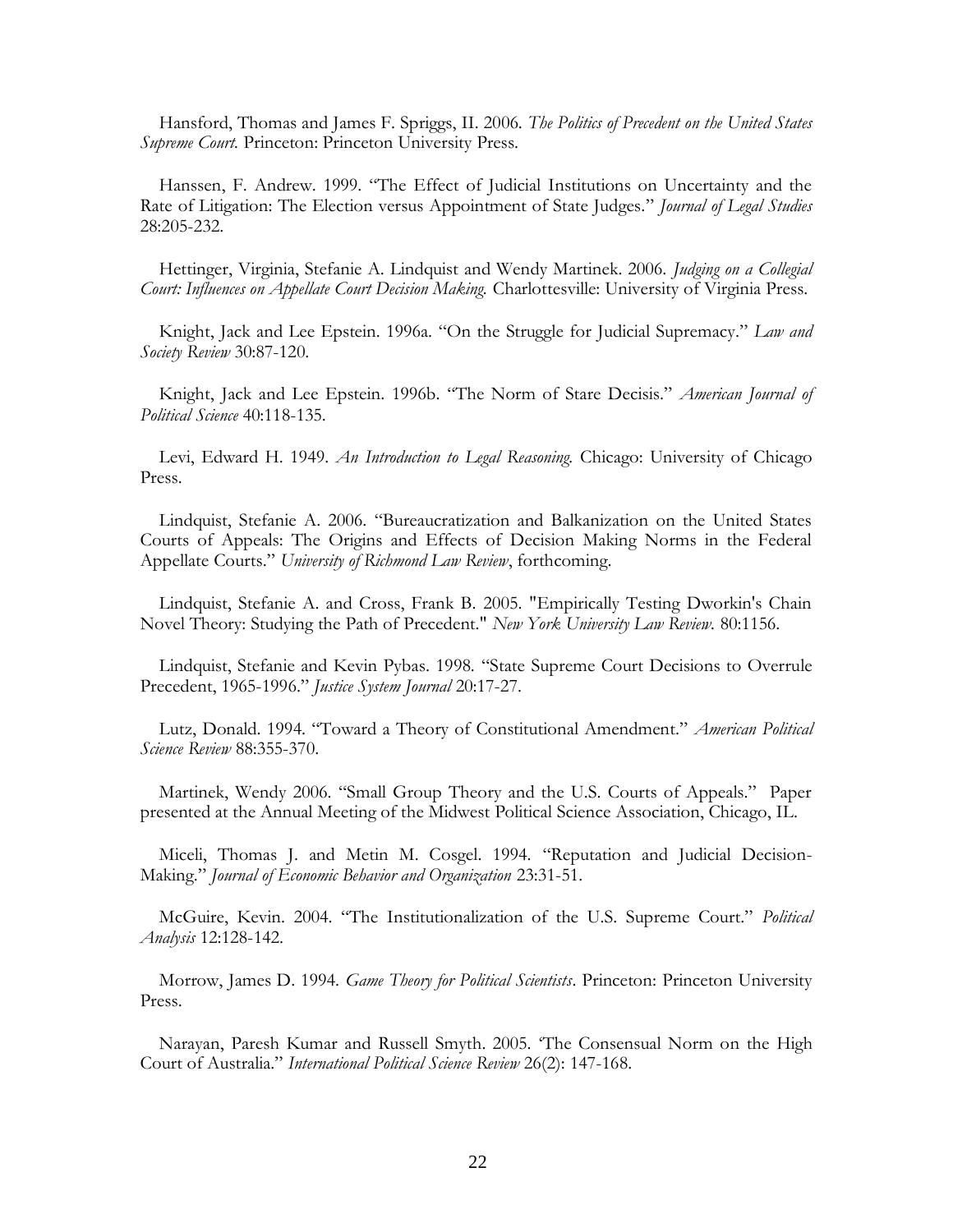O"Brien, David. 1999. "Institutional Norms and Supreme Court Opinions: On Reconsidering the Rise of Individual Opinions," in eds. Cornell W. Clayton and Howard Gillman, *Supreme Court Decision Making: New Institutionalist Approaches.* Chicago: University of Chicago Press.

 O"Hara, Erin. 1993. "Social Constraint or Implicit Collusion?: Toward a Game Theoretic Analysis of Stare Decisis," reprinted in Stearn, Maxwell, ed. 1997. *Public Choice and Public Law: Readings and Commentary*. Cincinnati: Anderson Publishing Co.

Ostrom, Elinor. 1998. "A Behavioral Approach to the Rational Choice Theory of Collective Action." *American Political Science Review* 92:1-22.

Posner, Richard A. 1993. "What Do Judges Maximize (The Same Thing That Everyone Else Does)?" *Supreme Court Economic Review* 3:18-42.

Plumper, Thomas and Vera E. Troeger. 2007. "Efficient Estimation of Time-Invariant and Rarely changing Variables in Finite Sample Panel Analyses with Unit Fixed Effects." *Political Analysis* 15:124-139.

Priest, G.L. and B. Klein. 1984. "The Selection of Disputes for Litigation." *Journal of Legal Studies* 13:1-55.

Rasmusen, Eric. 1994. "Judicial Legitimacy as a Repeated Game." *Journal of Law, Economics and Organization* 10:63-83.

Renz, Jeffrey. 2004. "Stare Decisis in Montana." *Montana Law Review* 65:41-92.

Scalia, Antonin. 1994. "The Dissenting Opinion." *Journal of Supreme Court History* 19:33-44.

Schauer, Frederick. 1997. "Judicial Incentives and the Design of Legal Institutions." Paper presented at the Annual Meeting of the American Political Science Association, Washington, D.C.

Segal, Jeffrey and Harold Spaeth. 1996. "The Influence of *Stare Decisis* on the Votes of United States Supreme Court Justices." *American Journal of Political Science* 40:971-1003.

Sheldon, Charles H. 1999. "The Incidence and Structure of Dissensus on a State Supreme Court," in eds. Cornell W. Clayton and Howard Gillman, *Supreme Court Decision Making: New Institutionalist Approaches.* Chicago: University of Chicago Press.

Shepsle, Ken. 1979. "Institutional Arrangements and Equilibrium in Multidimensional Voting Models." *American Political Science Review* 23:27-60.

Sickels, Robert. 1965. "Illusion of Judicial Consensus: Zoning Decisions in the Maryland Court of Appeals." *American Political Science Review* 59:100-04.

Skeel, David A. Jr. 1999. "The Unanimity Norm in Delaware Corporate Law." *University of Virginia Law Review* 83:127-174.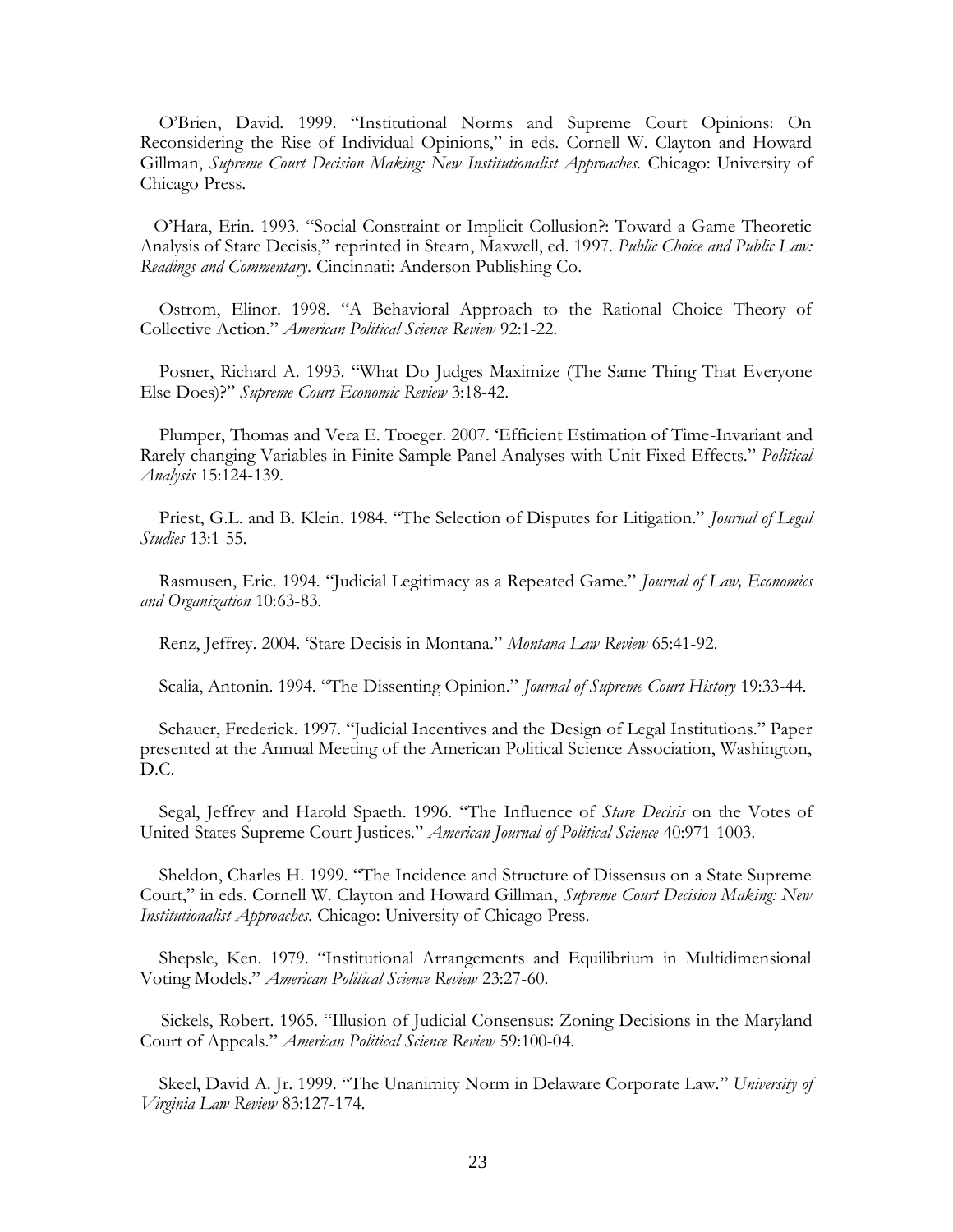Spaeth, Harold and Jeffrey Segal. 1999. *Majority Rule or Minority Will?* Cambridge: Cambridge University Press.

Squire, Peverill. 2007. "Measuring Legislative Professionalism: The Squire Index Revisited." *State Politics and Policy Quarterly* 7:211-227.

Smyth, Rossell. 2002. "Historical Consensual Norms in the High Court." *Australian Journal of Political Science* 37:255-266.

Walker, Thomas G., Lee Epstein, and William J. Dixon. 1988. "On the Mysterious Demise of Consensual Norms in the United States Supreme Court." *Journal of Politics*  50(2):361-389.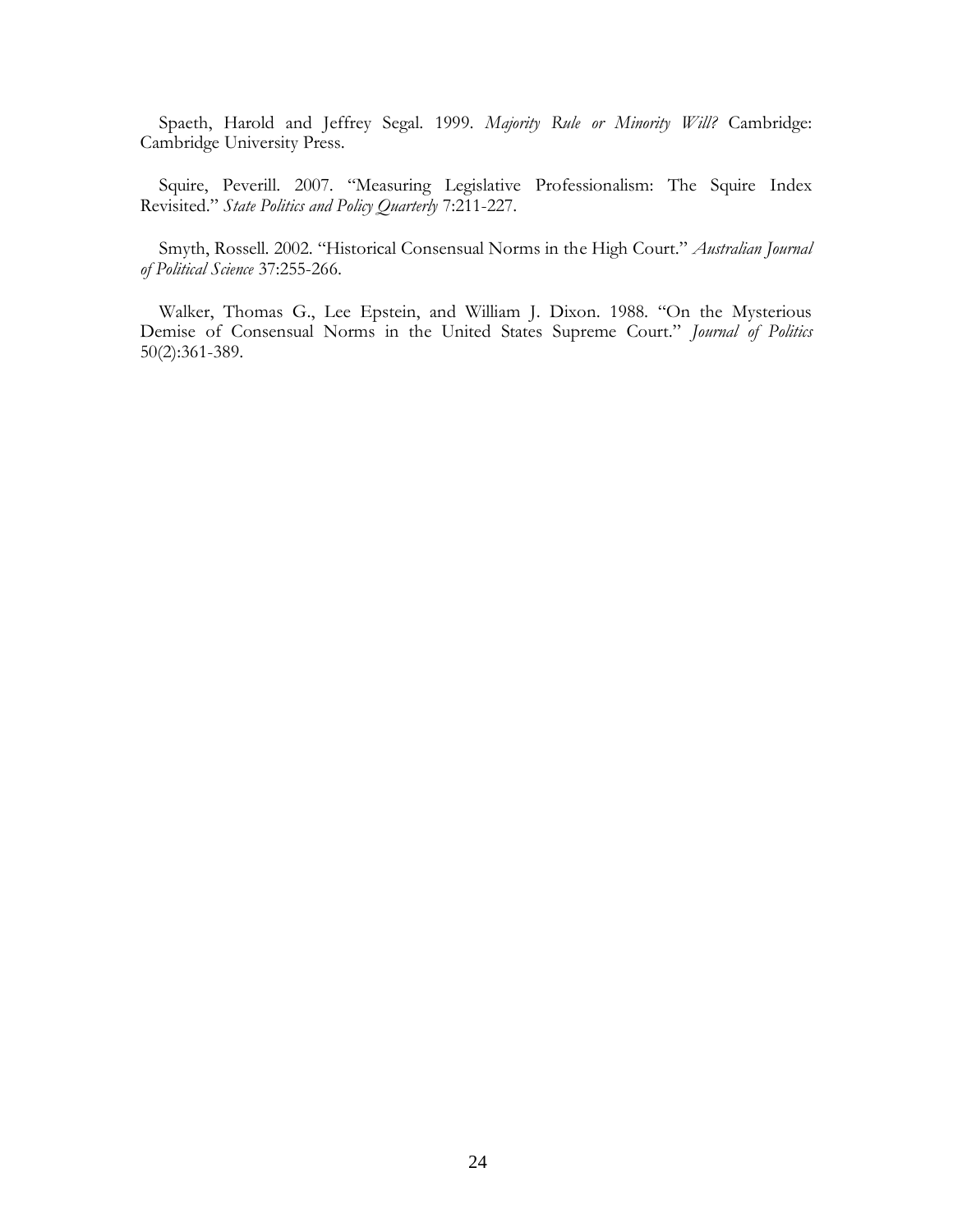| Variable                                   | Coef.    | <b>Robust SE</b> | z       | p-value |
|--------------------------------------------|----------|------------------|---------|---------|
| <b>Court Institutional Characteristics</b> |          |                  |         |         |
| Tenure                                     | $-.042$  | .014             | $-2.88$ | .004    |
| Tenure (standard deviation)                | .011     | .018             | .59     | .555    |
| Court Size                                 | .591     | .089             | 6.61    | .000    |
| Partisan Election                          | 1.454    | .455             | 3.19    | .001    |
| Nonpartisan Election                       | .332     | .404             | .82     | .410    |
| Merit Selection                            | .444     | .334             | 1.33    | .184    |
| CJ Opinion Assignment                      | $-.161$  | .682             | $-.24$  | .813    |
| Ideological Change                         | $-.005$  | .003             | $-1.85$ | .064    |
| Intermediate Appellate Court               | .396     | .129             | 3.06    | .002    |
| Number Law Clerks                          | $-.148$  | .156             | $-.95$  | .343    |
| <b>Legal Environment</b>                   |          |                  |         |         |
| Legislative Professionalism                | $-1.184$ | .801             | $-1.48$ | .139    |
| Const'l Amendment (Rate)                   | $-.256$  | .125             | $-2.05$ | .040    |
| <b>State Characteristics</b>               |          |                  |         |         |
| <b>State Population</b>                    | .00002   | .00003           | .88     | .379    |
| Urbanization                               | $-.005$  | .013             | $-.38$  | .706    |
| State Age                                  | $-.012$  | .005             | $-2.15$ | .032    |
| <b>Regional Controls</b>                   |          |                  |         |         |
| West                                       | .365     | 1.055            | .35     | .729    |
| Northeast                                  | .935     | .788             | 1.19    | .235    |
| Midwest                                    | $-2.07$  | .960             | $-2.16$ | .031    |
| Constant                                   | .401     | 1.302            | .31     | .758    |

**Table 1a: Panel Fixed Effects Negative Binomial Regression Model Count of Overruled Decisions in State Supreme Courts 1975-2004**

Note: N=1483. Panel dummies omitted; fifteen outliers omitted from model. Model specified with dispersion (mean). Wald Chi-Square =763.62, log-likelihood = -3246.64, p<.000. Significance tests are two-tailed.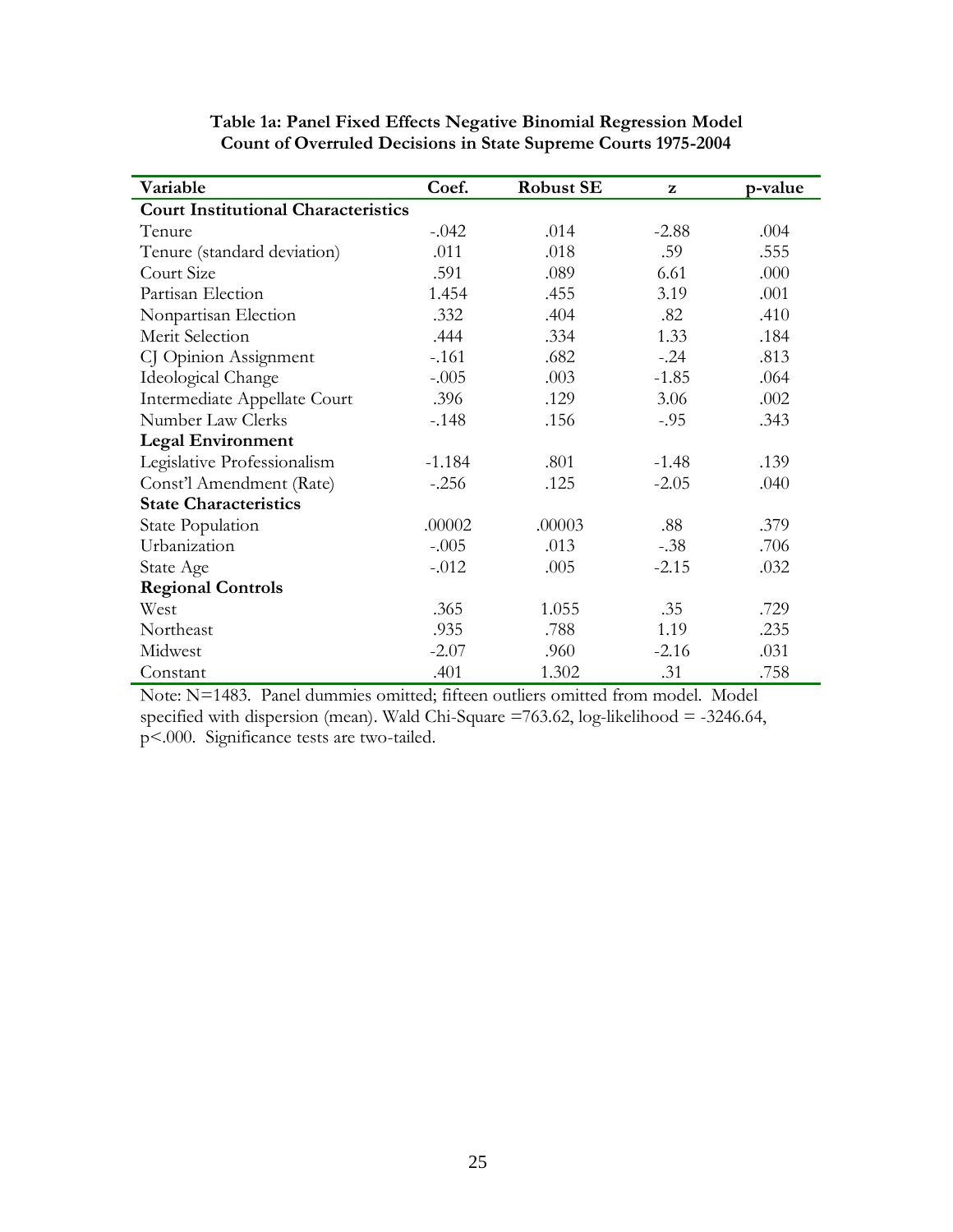| Variable                                   | Coef.    | <b>SE</b> | $\mathbf{z}$ | p-value |
|--------------------------------------------|----------|-----------|--------------|---------|
| <b>Court Institutional Characteristics</b> |          |           |              |         |
| Tenure                                     | $-.115$  | .045      | $-2.51$      | .012    |
| Tenure (standard deviation)                | .076     | .053      | 1.43         | .152    |
| Court Size                                 | 2.058    | .126      | 16.23        | .000    |
| Partisan Election                          | 6.499    | .553      | 11.74        | .000    |
| Nonpartisan Election                       | .350     | .406      | .86          | .389    |
| Merit Selection                            | .732     | .408      | 1.79         | .073    |
| CJ Opinion Assignment                      | .605     | .264      | 2.29         | .022    |
| Ideological Change                         | $-.011$  | .013      | $-.90$       | .369    |
| Intermediate Appellate Court               | 1.078    | .294      | 3.66         | .000    |
| Number Law Clerks                          | $-1.026$ | .181      | $-5.65$      | .000    |
| <b>Legal Environment</b>                   |          |           |              |         |
| Legislative Professionalism                | $-5.734$ | 1.311     | $-4.37$      | .000    |
| Const'l Amendment (Rate)                   | .506     | .082      | 6.14         | .000    |
| <b>State Characteristics</b>               |          |           |              |         |
| <b>State Population</b>                    | .00009   | .00003    | 2.72         | .007    |
| Urbanization                               | $-.070$  | .009      | $-7.33$      | .000    |
| State Age                                  | $-.006$  | .003      | $-1.70$      | .089    |
| <b>Regional Controls</b>                   |          |           |              |         |
| West                                       | 4.987    | .498      | 10.00        | .000    |
| Northeast                                  | 4.090    | .552      | 7.41         | .000    |
| Midwest                                    | 2.636    | .341      | 7.71         | .000    |
| Constant                                   | $-6.743$ | 1.145     | $-5.89$      | .000    |

**Table 1b: Panel Fixed Effects with Vector Decomposition (OLS) Count of Overruled Decisions in State Supreme Courts 1975-2004**

Note: N=1483. Fifteen outliers omitted from model. Significance tests are two-tailed. Adjusted R-squared = .287.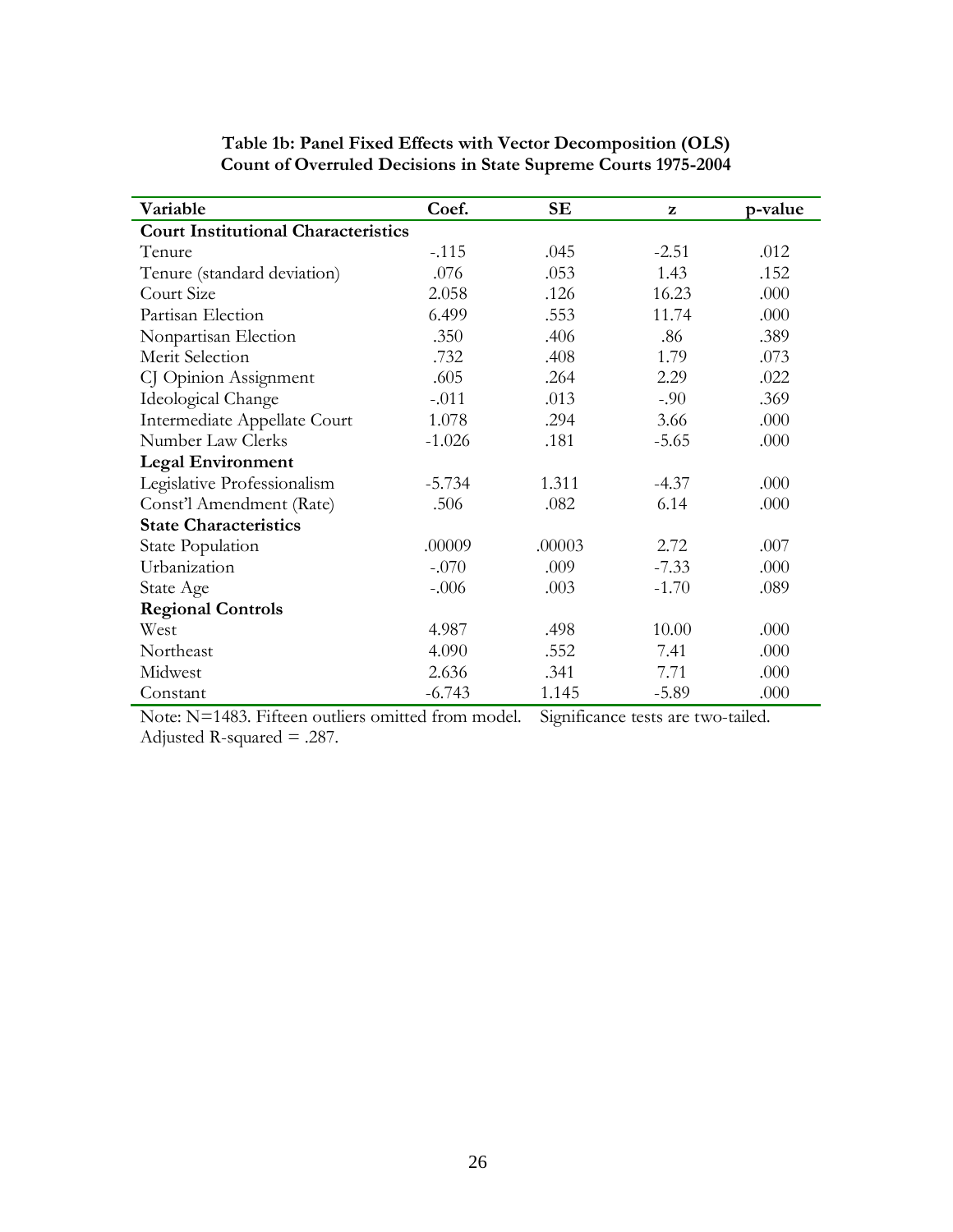| Variable                                   | Coef.     | <b>SE</b> | $\mathbf{z}$ | p-value |
|--------------------------------------------|-----------|-----------|--------------|---------|
| <b>Court Institutional Characteristics</b> |           |           |              |         |
| Tenure                                     | .652      | .285      | 2.28         | .023    |
| Tenure (standard deviation)                | $-.545$   | .320      | $-1.70$      | .089    |
| Court Size                                 | $-1.619$  | .543      | $-2.98$      | .003    |
| Partisan Election                          | $-6.792$  | 2.733     | $-2.48$      | .013    |
| Nonpartisan Election                       | 2.806     | 2.627     | 1.07         | .286    |
| Merit Selection                            | .876      | 2.604     | 0.34         | .737    |
| CJ Opinion Assignment                      | $-4.553$  | 1.593     | $-2.86$      | .004    |
| Ideological Change                         | $-.078$   | .078      | $-1.00$      | .318    |
| Intermediate Appellate Court               | $-4.192$  | 1.647     | $-2.55$      | .011    |
| Number Law Clerks                          | 2.449     | .886      | 2.76         | .006    |
| <b>Legal Environment</b>                   |           |           |              |         |
| Legislative Professionalism                | $-23.246$ | 8.397     | $-2.77$      | .006    |
| Const'l Amendment (Rate)                   | $-1.23$   | .453      | $-2.71$      | .007    |
| <b>State Characteristics</b>               |           |           |              |         |
| State Population                           | .009      | .0002     | 4.81         | .000    |
| Urbanization                               | .432      | .062      | 6.92         | .000    |
| State Age                                  | $-.052$   | .024      | $-2.18$      | .030    |
| <b>Regional Controls</b>                   |           |           |              |         |
| West                                       | $-20.067$ | 2.991     | $-6.71$      | .000    |
| Northeast                                  | $-9.137$  | 2.698     | $-3.39$      | .001    |
| Midwest                                    | $-7.950$  | 1.973     | $-4.03$      | .000    |
| Constant                                   | 18.407    | 6.59      | 2.79         | .005    |

**Table 2: Panel Fixed Effects with Vector Decomposition (OLS) Median Age of Overruled Decisions in State Supreme Courts 1975-2004**

Note: N=1107. Fifteen outliers omitted from model; age weighted by count of overruled decisions in each year. Significance tests are two-tailed. Adjusted R-squared = .164.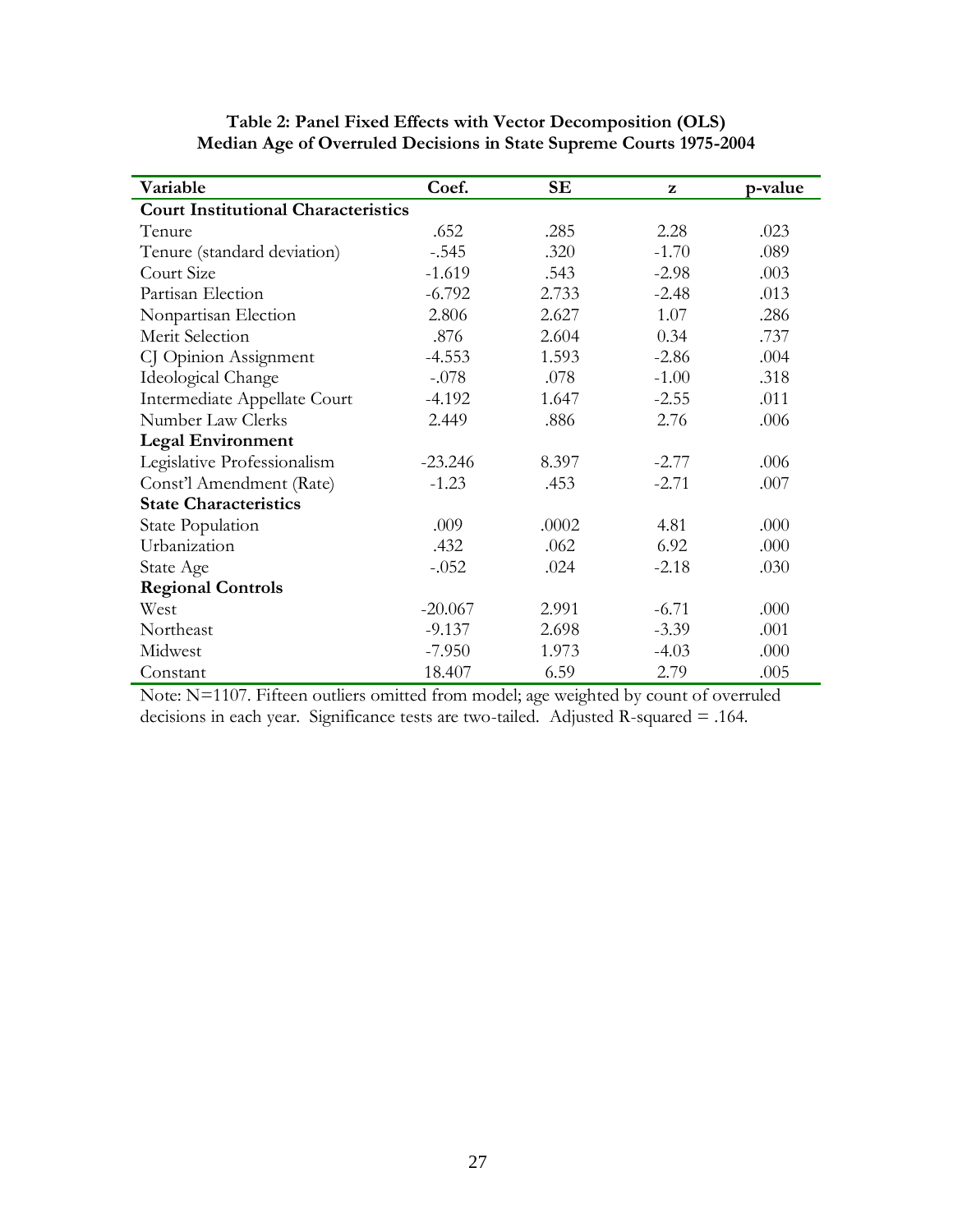

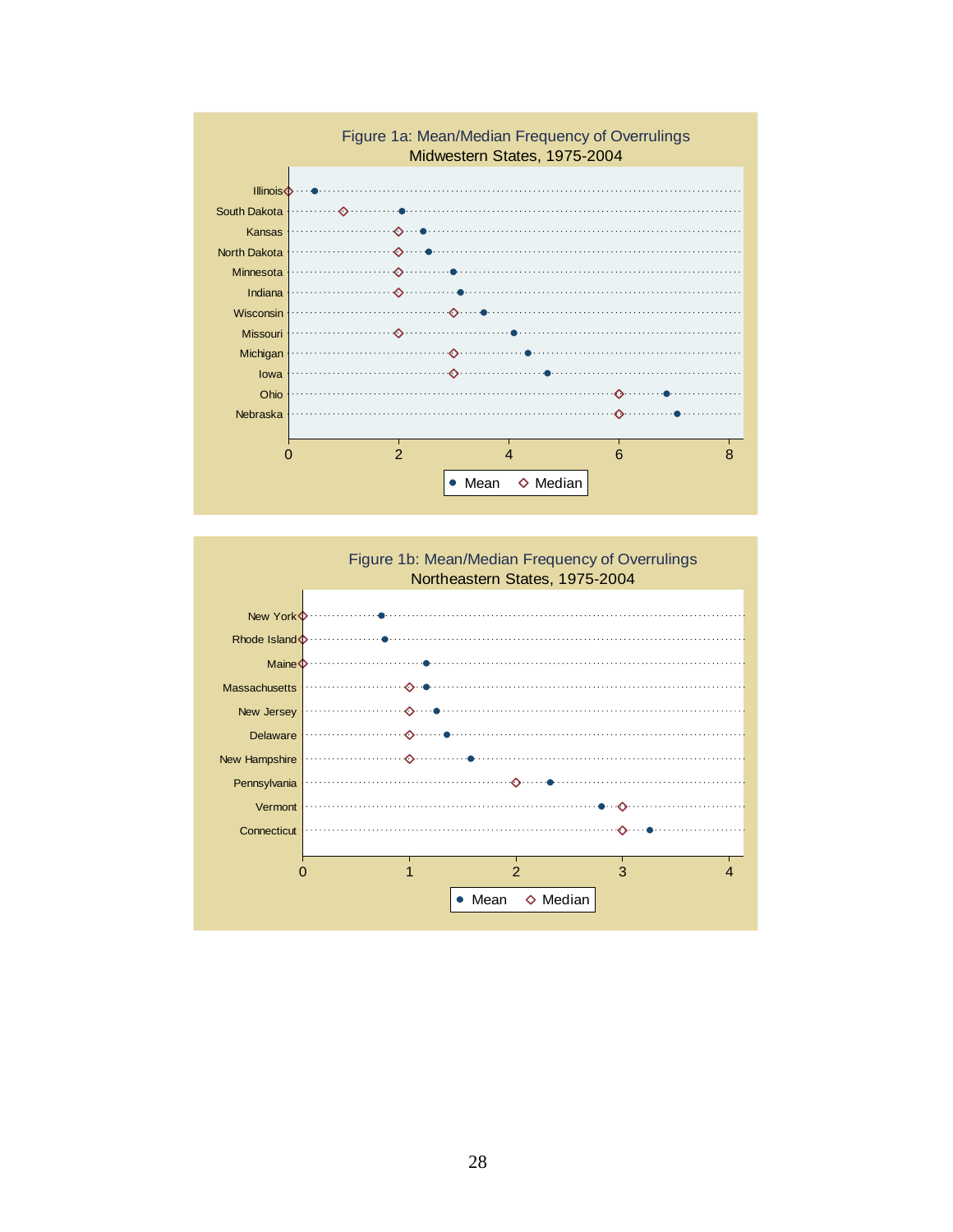

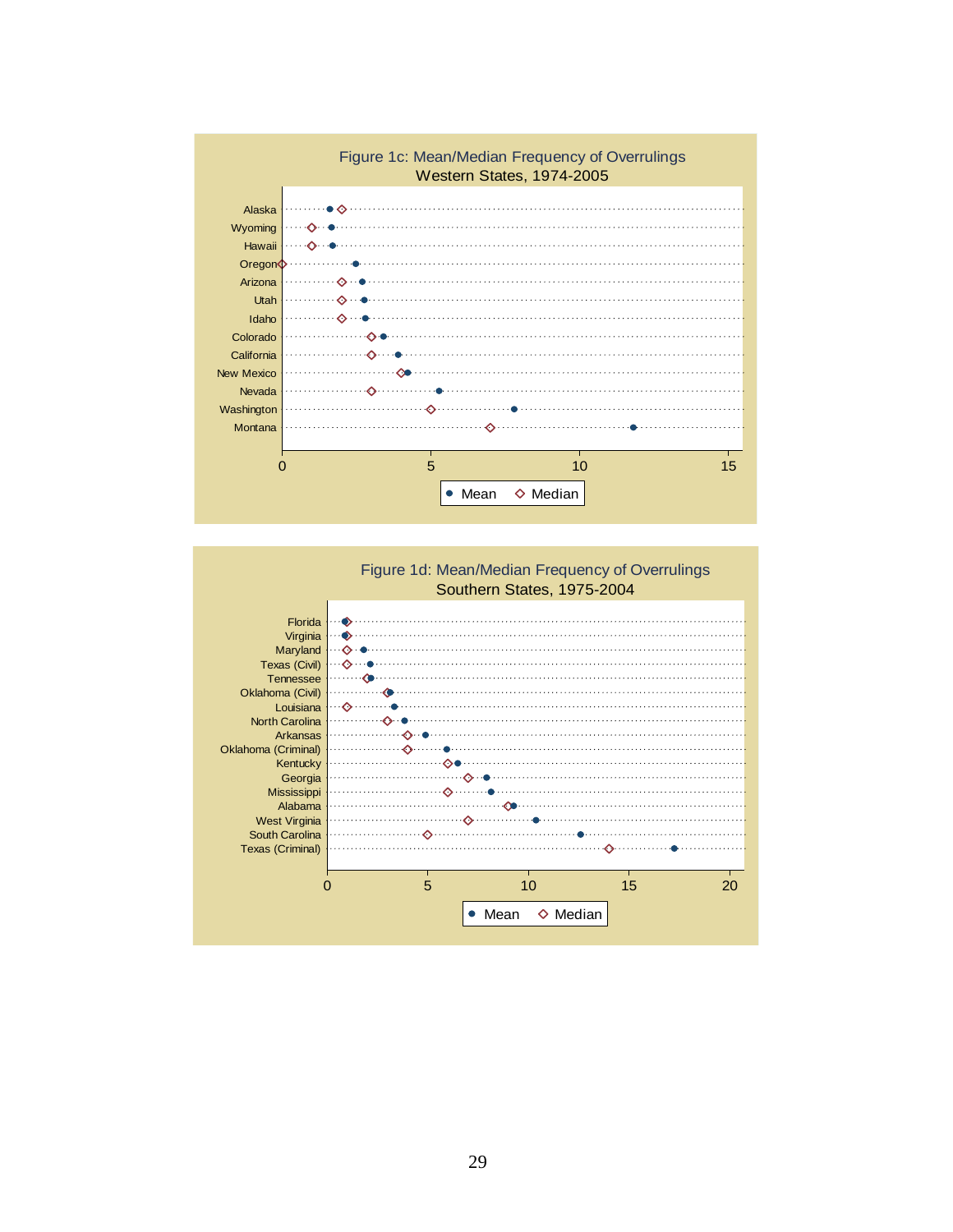